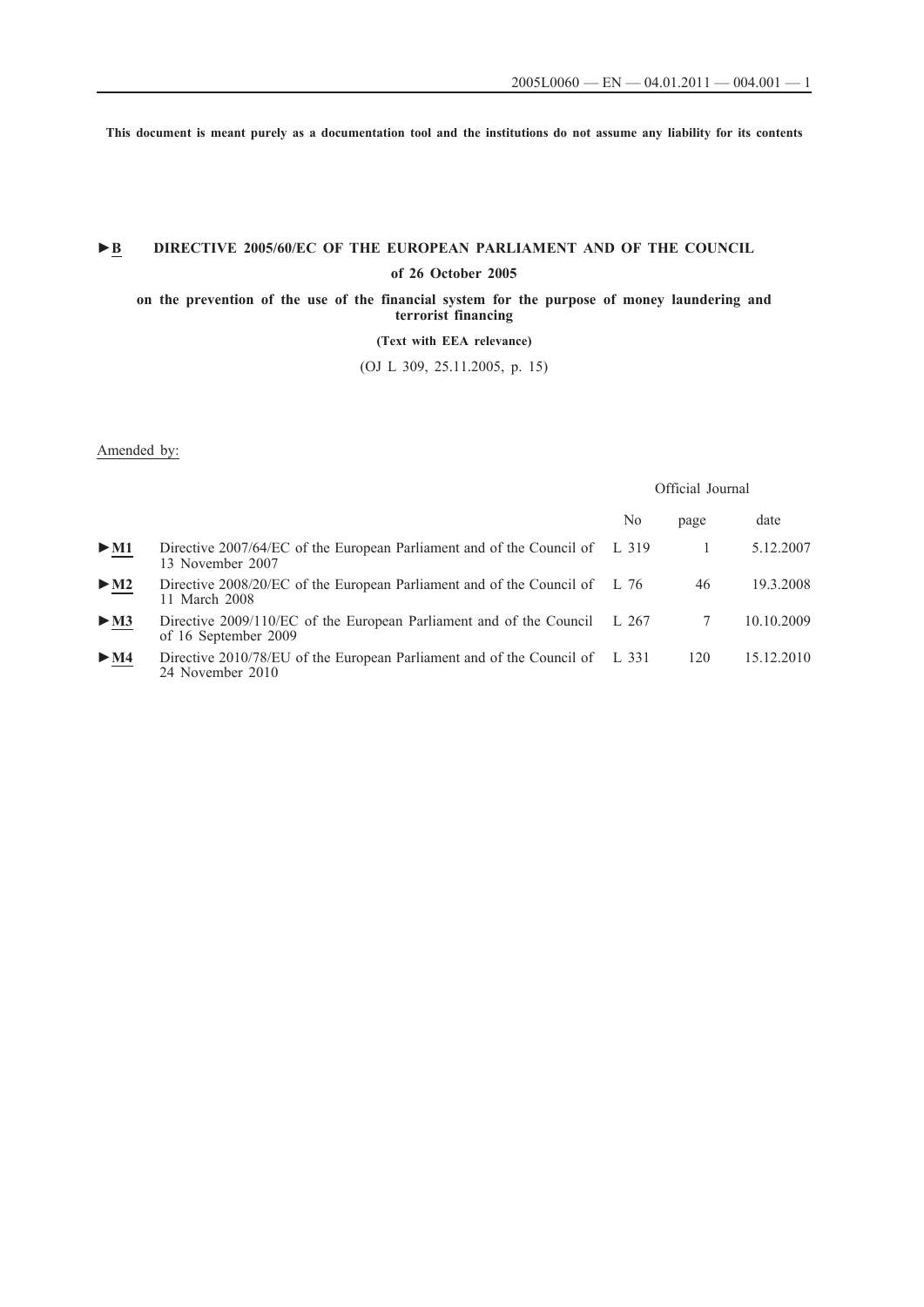#### **DIRECTIVE 2005/60/EC OF THE EUROPEAN PARLIAMENT AND OF THE COUNCIL**

#### **of 26 October 2005**

### **on the prevention of the use of the financial system for the purpose of money laundering and terrorist financing**

#### **(Text with EEA relevance)**

THE EUROPEAN PARLIAMENT AND THE COUNCIL OF THE EUROPEAN UNION,

Having regard to the Treaty establishing the European Community, and in particular Article 47(2), first and third sentences, and Article 95 thereof,

Having regard to the proposal from the Commission,

Having regard to the opinion of the European Economic and Social Committee  $(1)$ ,

Having regard to the opinion of the European Central Bank  $(2)$ ,

Acting in accordance with the procedure laid down in Article 251 of the Treaty  $(^3)$ ,

#### Whereas:

- (1) Massive flows of dirty money can damage the stability and reputation of the financial sector and threaten the single market, and terrorism shakes the very foundations of our society. In addition to the criminal law approach, a preventive effort via the financial system can produce results.
- (2) The soundness, integrity and stability of credit and financial institutions and confidence in the financial system as a whole could be seriously jeopardised by the efforts of criminals and their associates either to disguise the origin of criminal proceeds or to channel lawful or unlawful money for terrorist purposes. In order to avoid Member States' adopting measures to protect their financial systems which could be inconsistent with the functioning of the internal market and with the prescriptions of the rule of law and Community public policy, Community action in this area is necessary.
- (3) In order to facilitate their criminal activities, money launderers and terrorist financers could try to take advantage of the freedom of capital movements and the freedom to supply financial services which the integrated financial area entails, if certain coordinating measures are not adopted at Community level.

<sup>(1)</sup> Opinion delivered on 11 May 2005 (not yet published in the Official Journal).

<sup>(2)</sup> OJ C 40, 17.2.2005, p. 9.

<sup>(3)</sup> Opinion of the European Parliament of 26 May 2005 (not yet published in the Official Journal) and Council Decision of 19 September 2005.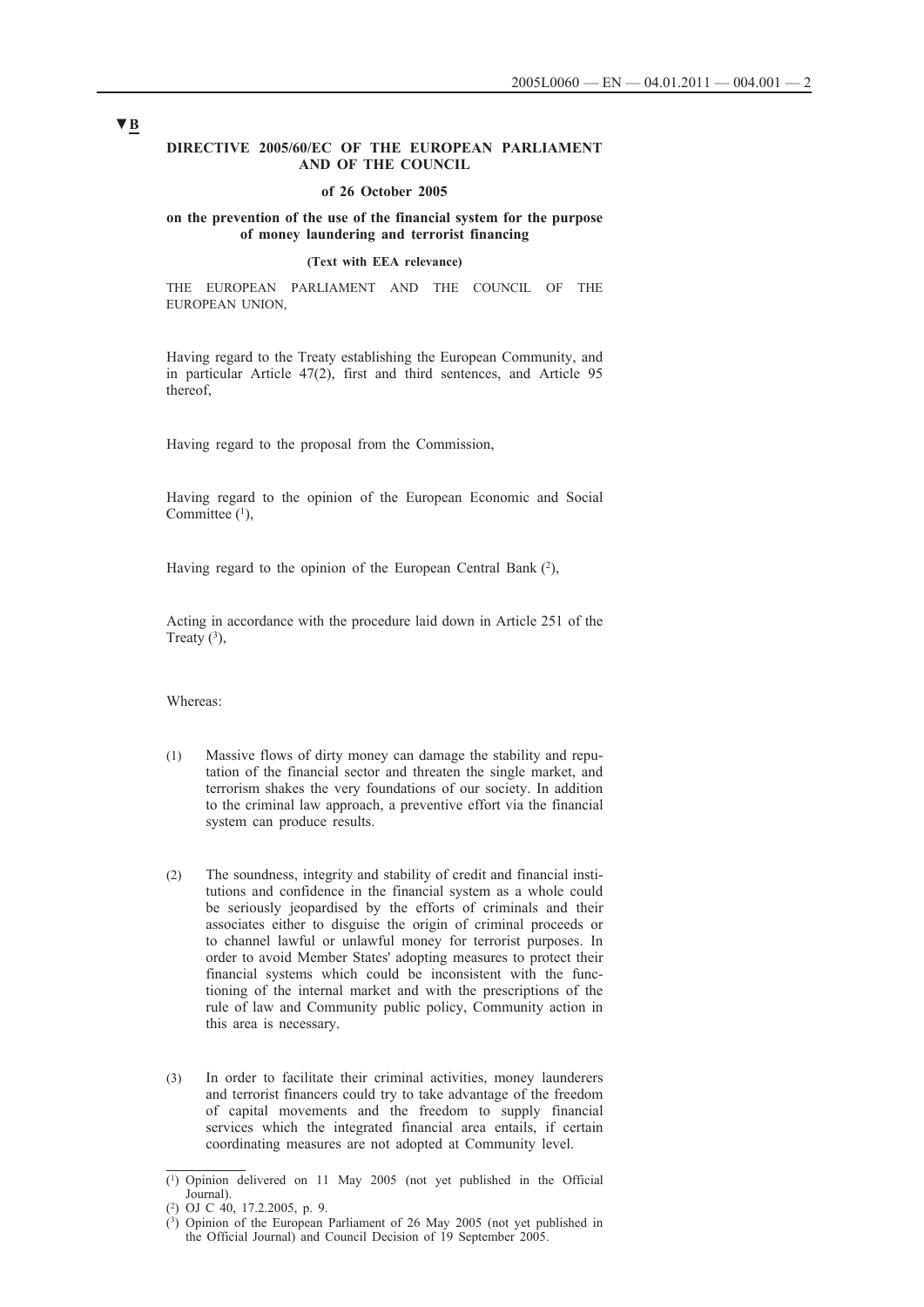- (4) In order to respond to these concerns in the field of money laundering, Council Directive 91/308/EEC of 10 June 1991 on prevention of the use of the financial system for the purpose of money laundering (1) was adopted. It required Member States to prohibit money laundering and to oblige the financial sector, comprising credit institutions and a wide range of other financial institutions, to identify their customers, keep appropriate records, establish internal procedures to train staff and guard against money laundering and to report any indications of money laundering to the competent authorities.
- (5) Money laundering and terrorist financing are frequently carried out in an international context. Measures adopted solely at national or even Community level, without taking account of international coordination and cooperation, would have very limited effects. The measures adopted by the Community in this field should therefore be consistent with other action undertaken in other international fora. The Community action should continue to take particular account of the Recommendations of the Financial Action Task Force (hereinafter referred to as the FATF), which constitutes the foremost international body active in the fight against money laundering and terrorist financing. Since the FATF Recommendations were substantially revised and expanded in 2003, this Directive should be in line with that new international standard.

- (6) The General Agreement on Trade in Services (GATS) allows Members to adopt measures necessary to protect public morals and prevent fraud and adopt measures for prudential reasons, including for ensuring the stability and integrity of the financial system.
- (7) Although initially limited to drugs offences, there has been a trend in recent years towards a much wider definition of money laundering based on a broader range of predicate offences. A wider range of predicate offences facilitates the reporting of suspicious transactions and international cooperation in this area. Therefore, the definition of serious crime should be brought into line with the definition of serious crime in Council Framework Decision 2001/500/JHA of 26 June 2001 on money laundering, the identification, tracing, freezing, seizing and confiscation of instrumentalities and the proceeds of crime (2).

<sup>(1)</sup> OJ L 166, 28.6.1991, p. 77. Directive as amended by Directive 2001/97/EC of the European Parliament and of the Council (OJ L 344, 28.12.2001, p. 76).

<sup>(2)</sup> OJ L 182, 5.7.2001, p. 1.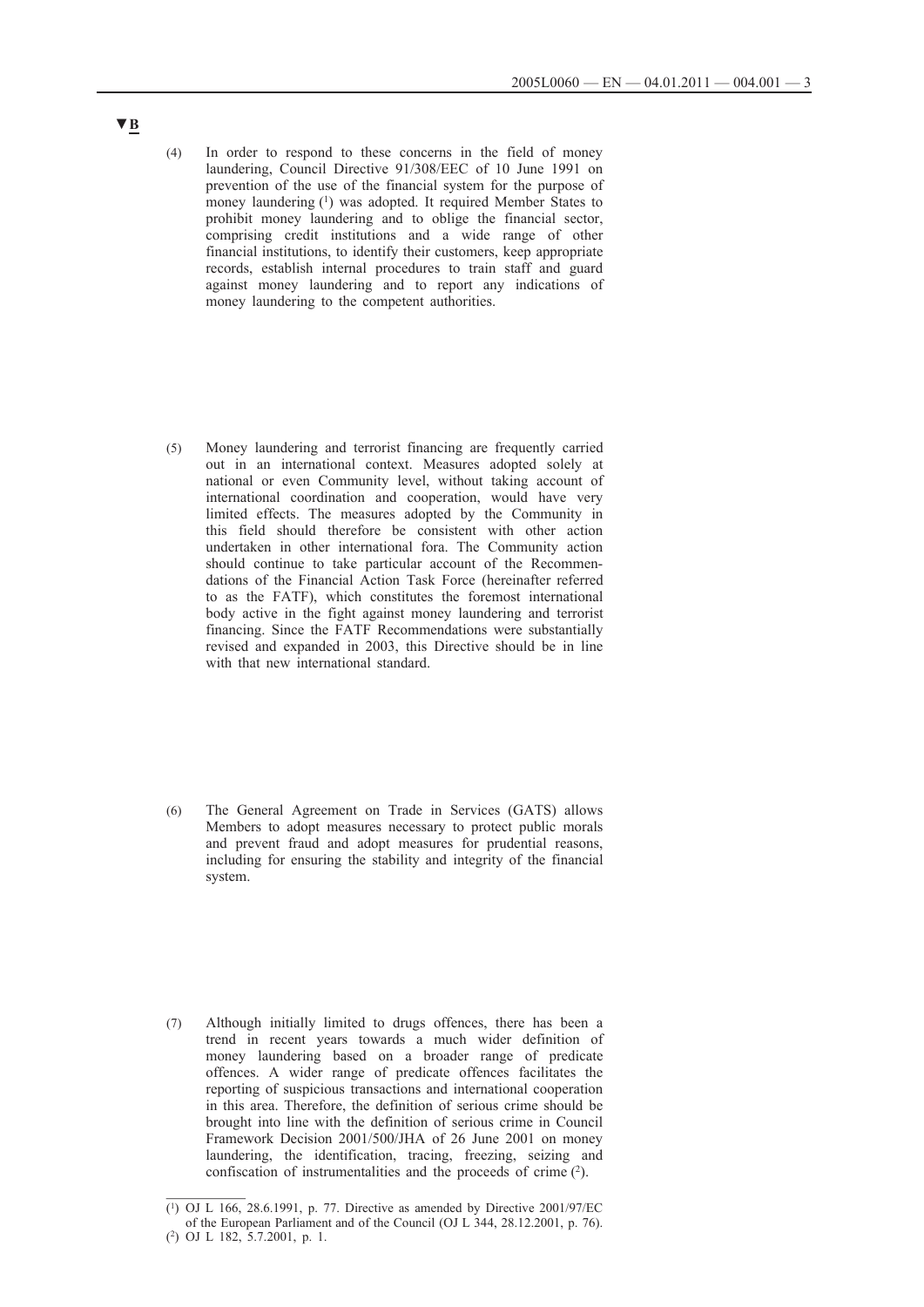- (8) Furthermore, the misuse of the financial system to channel criminal or even clean money to terrorist purposes poses a clear risk to the integrity, proper functioning, reputation and stability of the financial system. Accordingly, the preventive measures of this Directive should cover not only the manipulation of money derived from crime but also the collection of money or property for terrorist purposes.
- (9) Directive 91/308/EEC, though imposing a customer identification obligation, contained relatively little detail on the relevant procedures. In view of the crucial importance of this aspect of the prevention of money laundering and terrorist financing, it is appropriate, in accordance with the new international standards, to introduce more specific and detailed provisions relating to the identification of the customer and of any beneficial owner and the verification of their identity. To that end a precise definition of 'beneficial owner' is essential. Where the individual beneficiaries of a legal entity or arrangement such as a foundation or trust are yet to be determined, and it is therefore impossible to identify an individual as the beneficial owner, it would suffice to identify the class of persons intended to be the beneficiaries of the foundation or trust. This requirement should not include the identification of the individuals within that class of persons.
- (10) The institutions and persons covered by this Directive should, in conformity with this Directive, identify and verify the identity of the beneficial owner. To fulfil this requirement, it should be left to those institutions and persons whether they make use of public records of beneficial owners, ask their clients for relevant data or obtain the information otherwise, taking into account the fact that the extent of such customer due diligence measures relates to the risk of money laundering and terrorist financing, which depends on the type of customer, business relationship, product or transaction.
- (11) Credit agreements in which the credit account serves exclusively to settle the loan and the repayment of the loan is effected from an account which was opened in the name of the customer with a credit institution covered by this Directive pursuant to Article  $8(1)(a)$  to (c) should generally be considered as an example of types of less risky transactions.
- (12) To the extent that the providers of the property of a legal entity or arrangement have significant control over the use of the property they should be identified as a beneficial owner.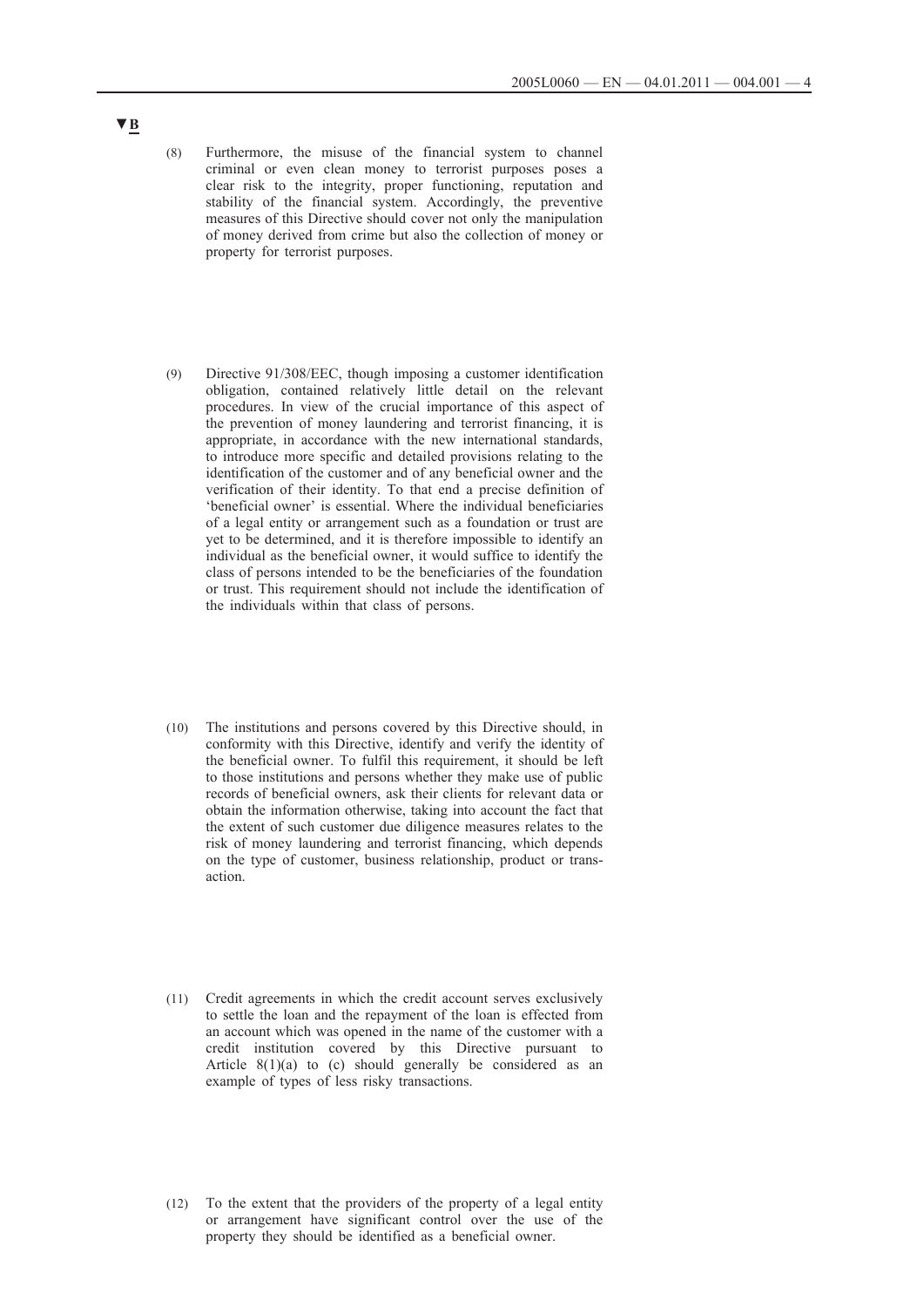- (13) Trust relationships are widely used in commercial products as an internationally recognised feature of the comprehensively supervised wholesale financial markets. An obligation to identify the beneficial owner does not arise from the fact alone that there is a trust relationship in this particular case.
- (14) This Directive should also apply to those activities of the institutions and persons covered hereunder which are performed on the Internet.
- (15) As the tightening of controls in the financial sector has prompted money launderers and terrorist financers to seek alternative methods for concealing the origin of the proceeds of crime and as such channels can be used for terrorist financing, the antimoney laundering and anti-terrorist financing obligations should cover life insurance intermediaries and trust and company service providers.
- (16) Entities already falling under the legal responsibility of an insurance undertaking, and therefore falling within the scope of this Directive, should not be included within the category of insurance intermediary.
- (17) Acting as a company director or secretary does not of itself make someone a trust and company service provider. For that reason, the definition covers only those persons that act as a company director or secretary for a third party and by way of business.
- (18) The use of large cash payments has repeatedly proven to be very vulnerable to money laundering and terrorist financing. Therefore, in those Member States that allow cash payments above the established threshold, all natural or legal persons trading in goods by way of business should be covered by this Directive when accepting such cash payments. Dealers in high-value goods, such as precious stones or metals, or works of art, and auctioneers are in any event covered by this Directive to the extent that payments to them are made in cash in an amount of EUR 15 000 or more. To ensure effective monitoring of compliance with this Directive by that potentially wide group of institutions and persons, Member States may focus their monitoring activities in particular on those natural and legal persons trading in goods that are exposed to a relatively high risk of money laundering or terrorist financing, in accordance with the principle of risk-based supervision. In view of the different situations in the various Member States, Member States may decide to adopt stricter provisions, in order to properly address the risk involved with large cash payments.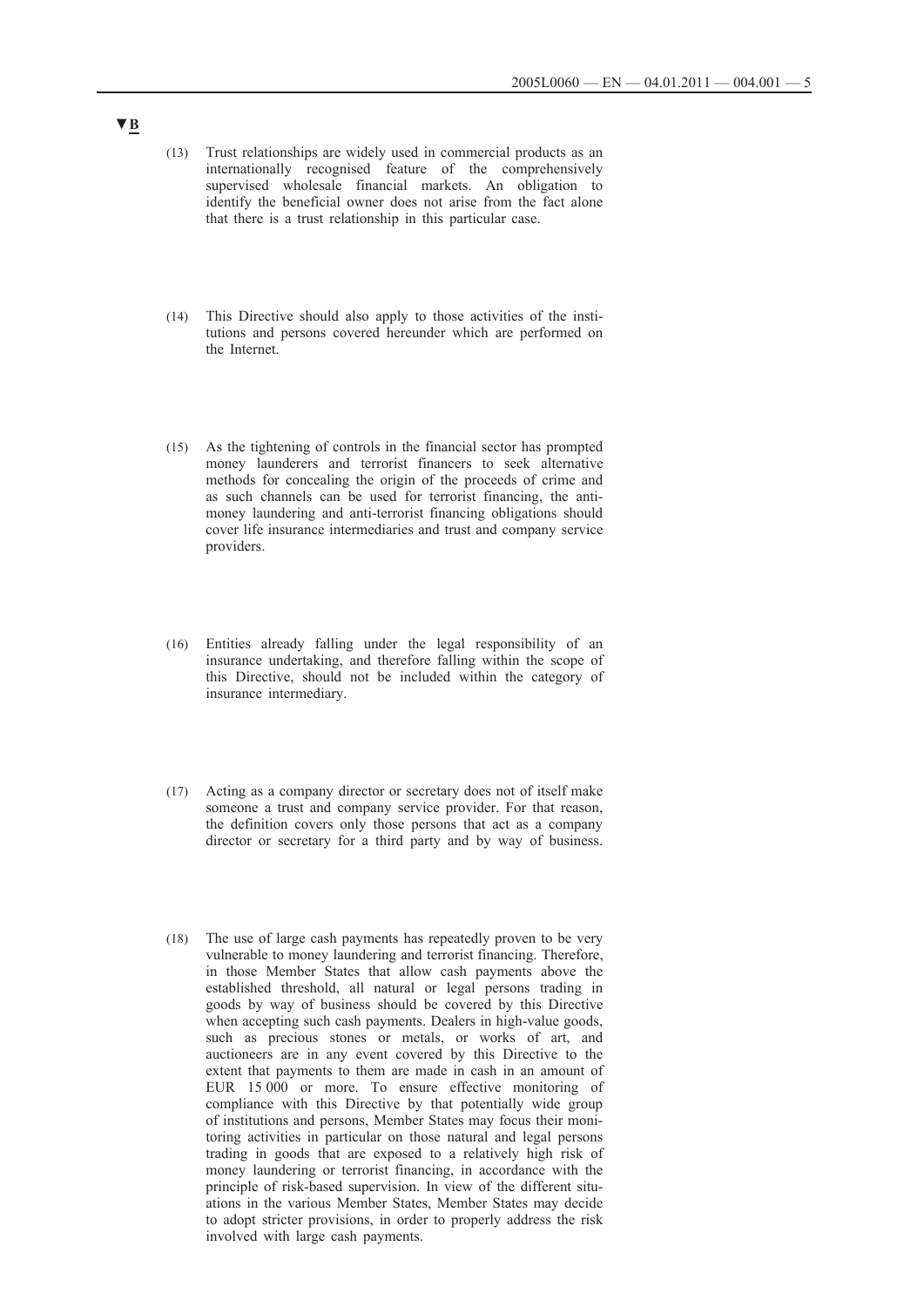(19) Directive 91/308/EEC brought notaries and other independent legal professionals within the scope of the Community antimoney laundering regime; this coverage should be maintained unchanged in this Directive; these legal professionals, as defined by the Member States, are subject to the provisions of this Directive when participating in financial or corporate transactions, including providing tax advice, where there is the greatest risk of the services of those legal professionals being misused for the purpose of laundering the proceeds of criminal activity or for the purpose of terrorist financing.

(20) Where independent members of professions providing legal advice which are legally recognised and controlled, such as lawyers, are ascertaining the legal position of a client or representing a client in legal proceedings, it would not be appropriate under this Directive to put those legal professionals in respect of these activities under an obligation to report suspicions of money laundering or terrorist financing. There must be exemptions from any obligation to report information obtained either before, during or after judicial proceedings, or in the course of ascertaining the legal position for a client. Thus, legal advice shall remain subject to the obligation of professional secrecy unless the legal counsellor is taking part in money laundering or terrorist financing, the legal advice is provided for money laundering or terrorist financing purposes or the lawyer knows that the client is seeking legal advice for money laundering or terrorist financing purposes.

(21) Directly comparable services need to be treated in the same manner when provided by any of the professionals covered by this Directive. In order to ensure the respect of the rights laid down in the European Convention for the Protection of Human Rights and Fundamental Freedoms and the Treaty on European Union, in the case of auditors, external accountants and tax advisors, who, in some Member States, may defend or represent a client in the context of judicial proceedings or ascertain a client's legal position, the information they obtain in the performance of those tasks should not be subject to the reporting obligations in accordance with this Directive.

(22) It should be recognised that the risk of money laundering and terrorist financing is not the same in every case. In line with a risk-based approach, the principle should be introduced into Community legislation that simplified customer due diligence is allowed in appropriate cases.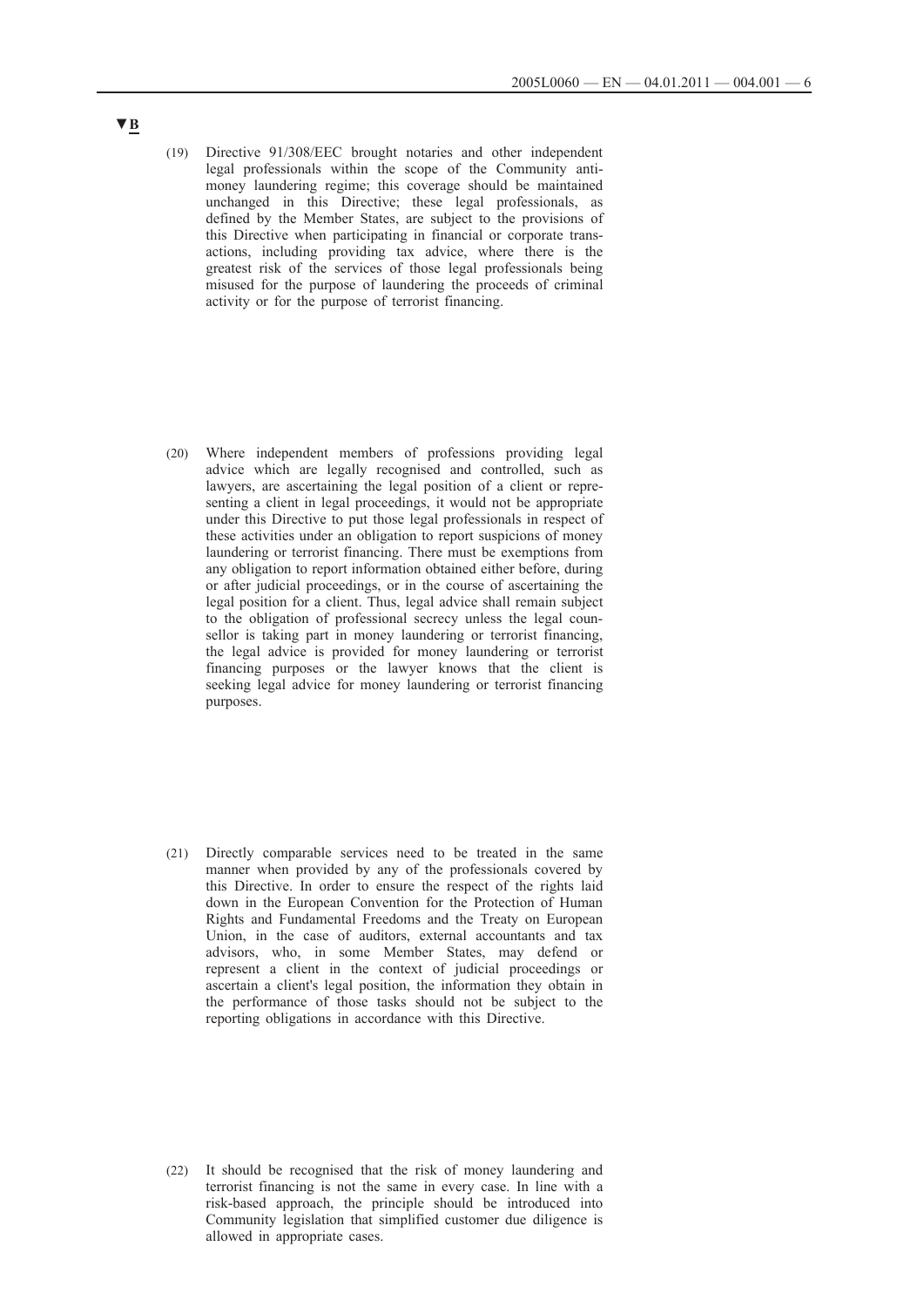- (23) The derogation concerning the identification of beneficial owners of pooled accounts held by notaries or other independent legal professionals should be without prejudice to the obligations that those notaries or other independent legal professionals have pursuant to this Directive. Those obligations include the need for such notaries or other independent legal professionals themselves to identify the beneficial owners of the pooled accounts held by them.
- (24) Equally, Community legislation should recognise that certain situations present a greater risk of money laundering or terrorist financing. Although the identity and business profile of all customers should be established, there are cases where particularly rigorous customer identification and verification procedures are required.
- (25) This is particularly true of business relationships with individuals holding, or having held, important public positions, particularly those from countries where corruption is widespread. Such relationships may expose the financial sector in particular to significant reputational and/or legal risks. The international effort to combat corruption also justifies the need to pay special attention to such cases and to apply the complete normal customer due diligence measures in respect of domestic politically exposed persons or enhanced customer due diligence measures in respect of politically exposed persons residing in another Member State or in a third country.
- (26) Obtaining approval from senior management for establishing business relationships should not imply obtaining approval from the board of directors but from the immediate higher level of the hierarchy of the person seeking such approval.
- (27) In order to avoid repeated customer identification procedures, leading to delays and inefficiency in business, it is appropriate, subject to suitable safeguards, to allow customers to be introduced whose identification has been carried out elsewhere. Where an institution or person covered by this Directive relies on a third party, the ultimate responsibility for the customer due diligence procedure remains with the institution or person to whom the customer is introduced. The third party, or introducer, also retains his own responsibility for all the requirements in this Directive, including the requirement to report suspicious transactions and maintain records, to the extent that he has a relationship with the customer that is covered by this Directive.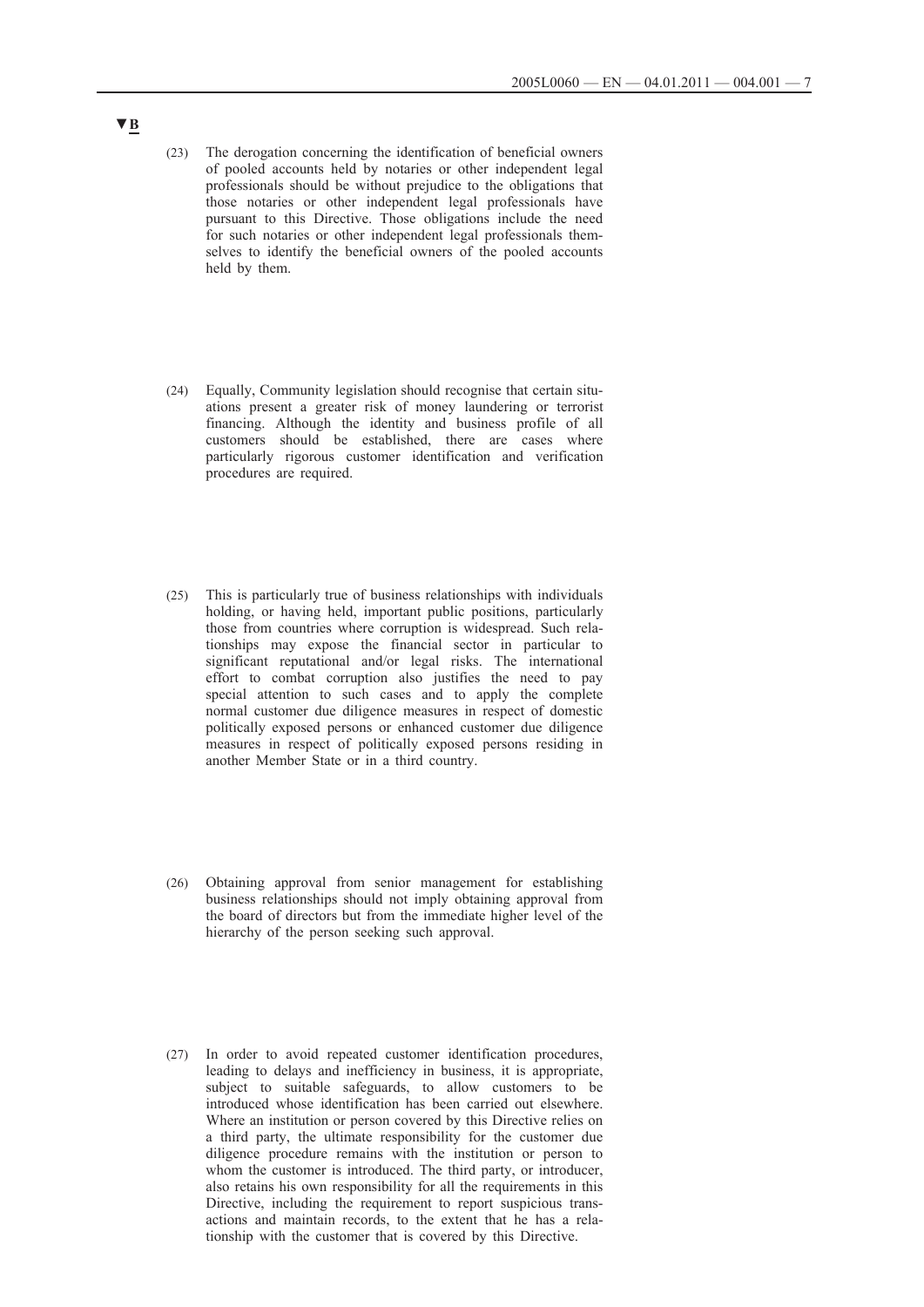- (28) In the case of agency or outsourcing relationships on a contractual basis between institutions or persons covered by this Directive and external natural or legal persons not covered hereby, any anti-money laundering and anti-terrorist financing obligations for those agents or outsourcing service providers as part of the institutions or persons covered by this Directive, may only arise from contract and not from this Directive. The responsibility for complying with this Directive should remain with the institution or person covered hereby.
- (29) Suspicious transactions should be reported to the financial intelligence unit (FIU), which serves as a national centre for receiving, analysing and disseminating to the competent authorities suspicious transaction reports and other information regarding potential money laundering or terrorist financing. This should not compel Member States to change their existing reporting systems where the reporting is done through a public prosecutor or other law enforcement authorities, as long as the information is forwarded promptly and unfiltered to FIUs, allowing them to conduct their business properly, including international cooperation with other FIUs.
- (30) By way of derogation from the general prohibition on executing suspicious transactions, the institutions and persons covered by this Directive may execute suspicious transactions before informing the competent authorities, where refraining from the execution thereof is impossible or likely to frustrate efforts to pursue the beneficiaries of a suspected money laundering or terrorist financing operation. This, however, should be without prejudice to the international obligations accepted by the Member States to freeze without delay funds or other assets of terrorists, terrorist organisations or those who finance terrorism, in accordance with the relevant United Nations Security Council resolutions.
- (31) Where a Member State decides to make use of the exemptions provided for in Article 23(2), it may allow or require the selfregulatory body representing the persons referred to therein not to transmit to the FIU any information obtained from those persons in the circumstances referred to in that Article.
- (32) There has been a number of cases of employees who report their suspicions of money laundering being subjected to threats or hostile action. Although this Directive cannot interfere with Member States' judicial procedures, this is a crucial issue for the effectiveness of the anti-money laundering and anti-terrorist financing system. Member States should be aware of this problem and should do whatever they can to protect employees from such threats or hostile action.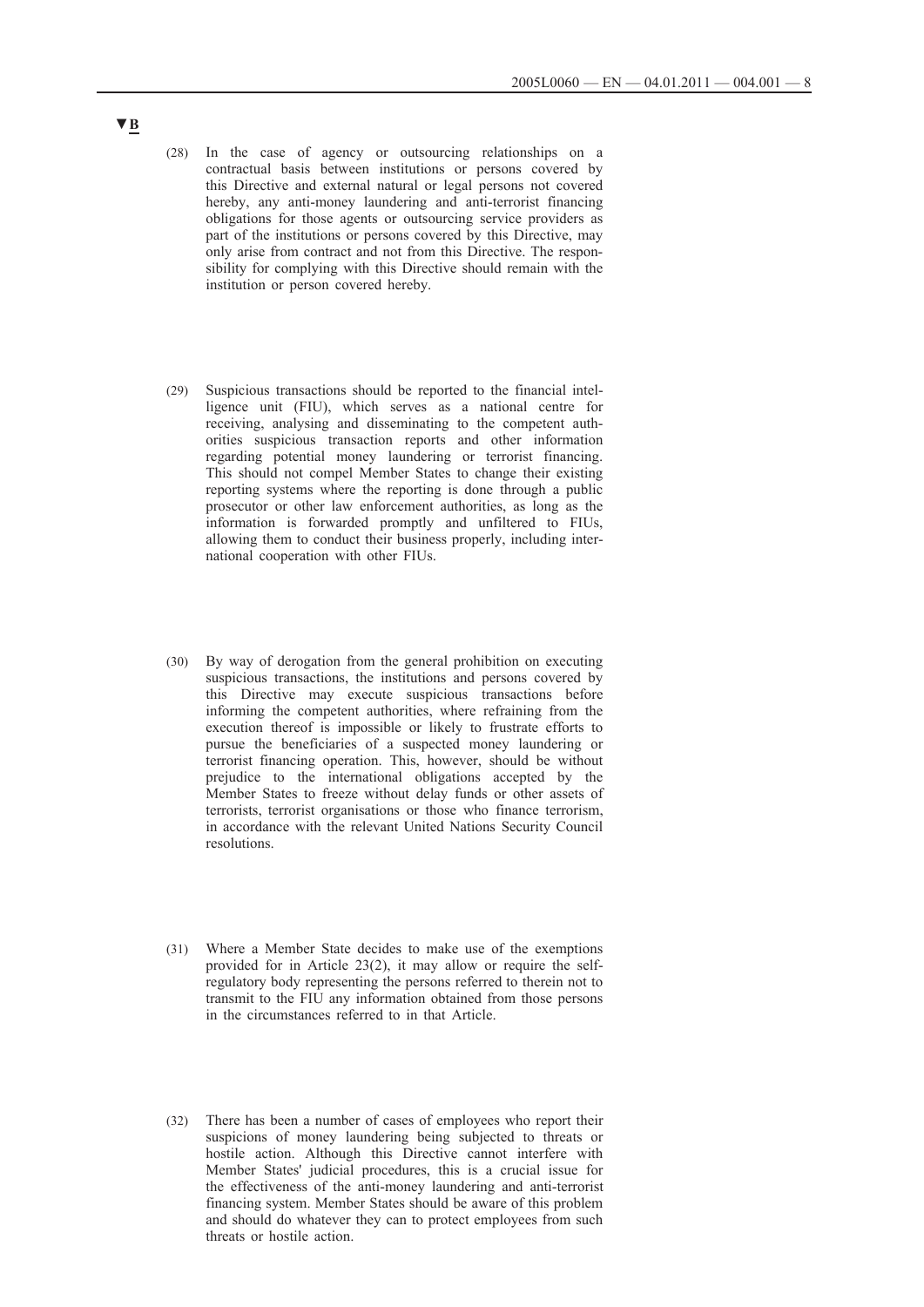- (33) Disclosure of information as referred to in Article 28 should be in accordance with the rules on transfer of personal data to third countries as laid down in Directive 95/46/EC of the European Parliament and of the Council of 24 October 1995 on the protection of individuals with regard to the processing of personal data and on the free movement of such data  $(1)$ . Moreover, Article 28 cannot interfere with national data protection and professional secrecy legislation.
- (34) Persons who merely convert paper documents into electronic data and are acting under a contract with a credit institution or a financial institution do not fall within the scope of this Directive, nor does any natural or legal person that provides credit or financial institutions solely with a message or other support systems for transmitting funds or with clearing and settlement systems.
- (35) Money laundering and terrorist financing are international problems and the effort to combat them should be global. Where Community credit and financial institutions have branches and subsidiaries located in third countries where the legislation in this area is deficient, they should, in order to avoid the application of very different standards within an institution or group of institutions, apply the Community standard or notify the competent authorities of the home Member State if this application is impossible.
- (36) It is important that credit and financial institutions should be able to respond rapidly to requests for information on whether they maintain business relationships with named persons. For the purpose of identifying such business relationships in order to be able to provide that information quickly, credit and financial institutions should have effective systems in place which are commensurate with the size and nature of their business. In particular it would be appropriate for credit institutions and larger financial institutions to have electronic systems at their disposal. This provision is of particular importance in the context of procedures leading to measures such as the freezing or seizing of assets (including terrorist assets), pursuant to applicable national or Community legislation with a view to combating terrorism.
- (37) This Directive establishes detailed rules for customer due diligence, including enhanced customer due diligence for high-risk customers or business relationships, such as appropriate procedures to determine whether a person is a politically exposed person, and certain additional, more detailed

<sup>(1)</sup> OJ L 281, 23.11.1995, p. 31. Directive as amended by Regulation (EC) No 1882/2003 (OJ L 284, 31.10.2003, p. 1).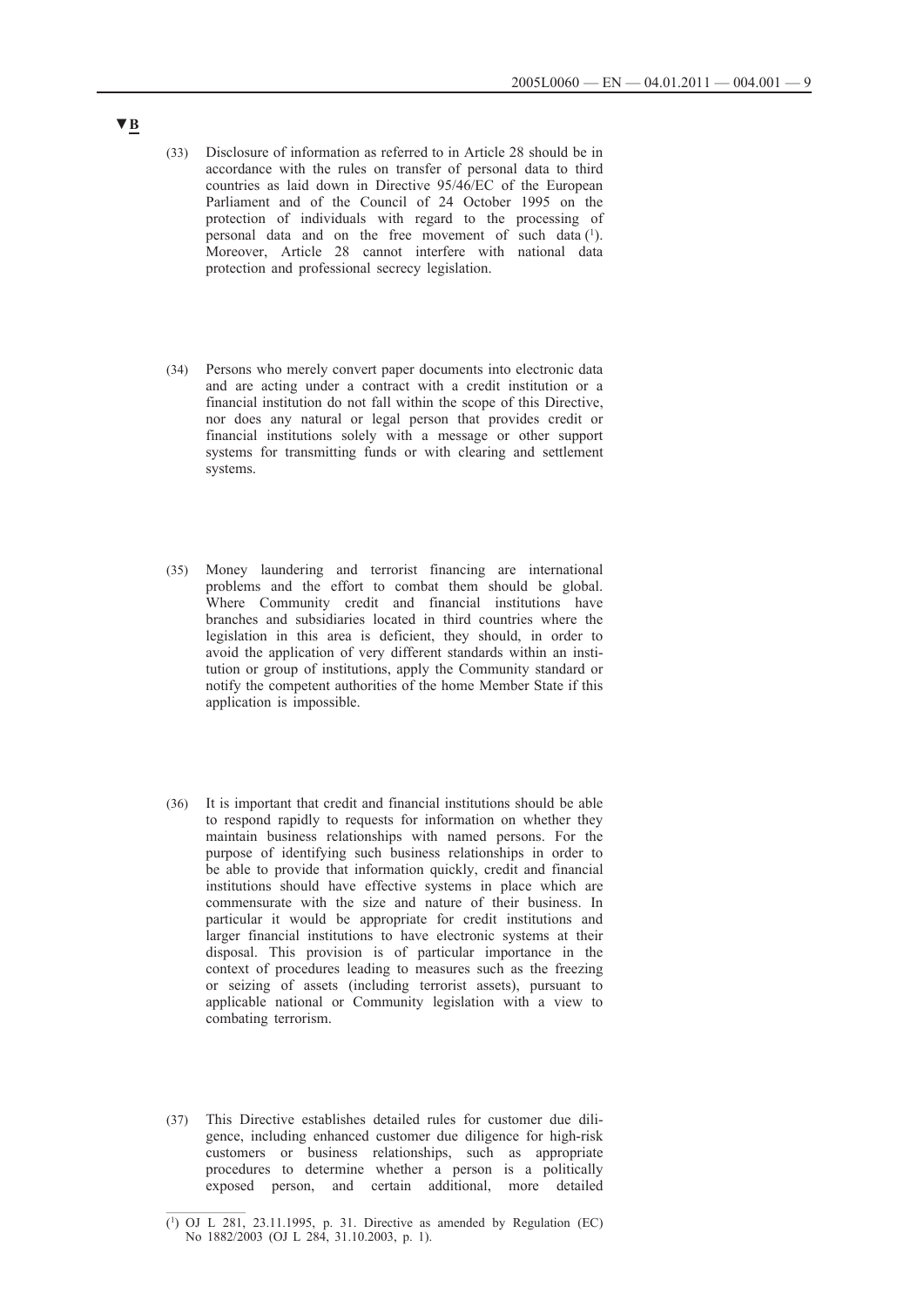requirements, such as the existence of compliance management procedures and policies. All these requirements are to be met by each of the institutions and persons covered by this Directive, while Member States are expected to tailor the detailed implementation of those provisions to the particularities of the various professions and to the differences in scale and size of the institutions and persons covered by this Directive.

- (38) In order to ensure that the institutions and others subject to Community legislation in this field remain committed, feedback should, where practicable, be made available to them on the usefulness and follow-up of the reports they present. To make this possible, and to be able to review the effectiveness of their systems to combat money laundering and terrorist financing Member States should keep and improve the relevant statistics.
- (39) When registering or licensing a currency exchange office, a trust and company service provider or a casino nationally, competent authorities should ensure that the persons who effectively direct or will direct the business of such entities and the beneficial owners of such entities are fit and proper persons. The criteria for determining whether or not a person is fit and proper should be established in conformity with national law. As a minimum, such criteria should reflect the need to protect such entities from being misused by their managers or beneficial owners for criminal purposes.
- (40) Taking into account the international character of money laundering and terrorist financing, coordination and cooperation between FIUs as referred to in Council Decision 2000/642/JHA of 17 October 2000 concerning arrangements for cooperation between financial intelligence units of the Member States in respect of exchanging information (1), including the establishment of an EU FIU-net, should be encouraged to the greatest possible extent. To that end, the Commission should lend such assistance as may be needed to facilitate such coordination, including financial assistance.
- (41) The importance of combating money laundering and terrorist financing should lead Member States to lay down effective, proportionate and dissuasive penalties in national law for failure to respect the national provisions adopted pursuant to this Directive. Provision should be made for penalties in respect of natural and legal persons. Since legal persons are often involved in complex money laundering or terrorist financing operations, sanctions should also be adjusted in line with the activity carried on by legal persons.
- (42) Natural persons exercising any of the activities referred to in Article  $2(1)(3)(a)$  and (b) within the structure of a legal person, but on an independent basis, should be independently responsible for compliance with the provisions of this Directive, with the exception of Article 35.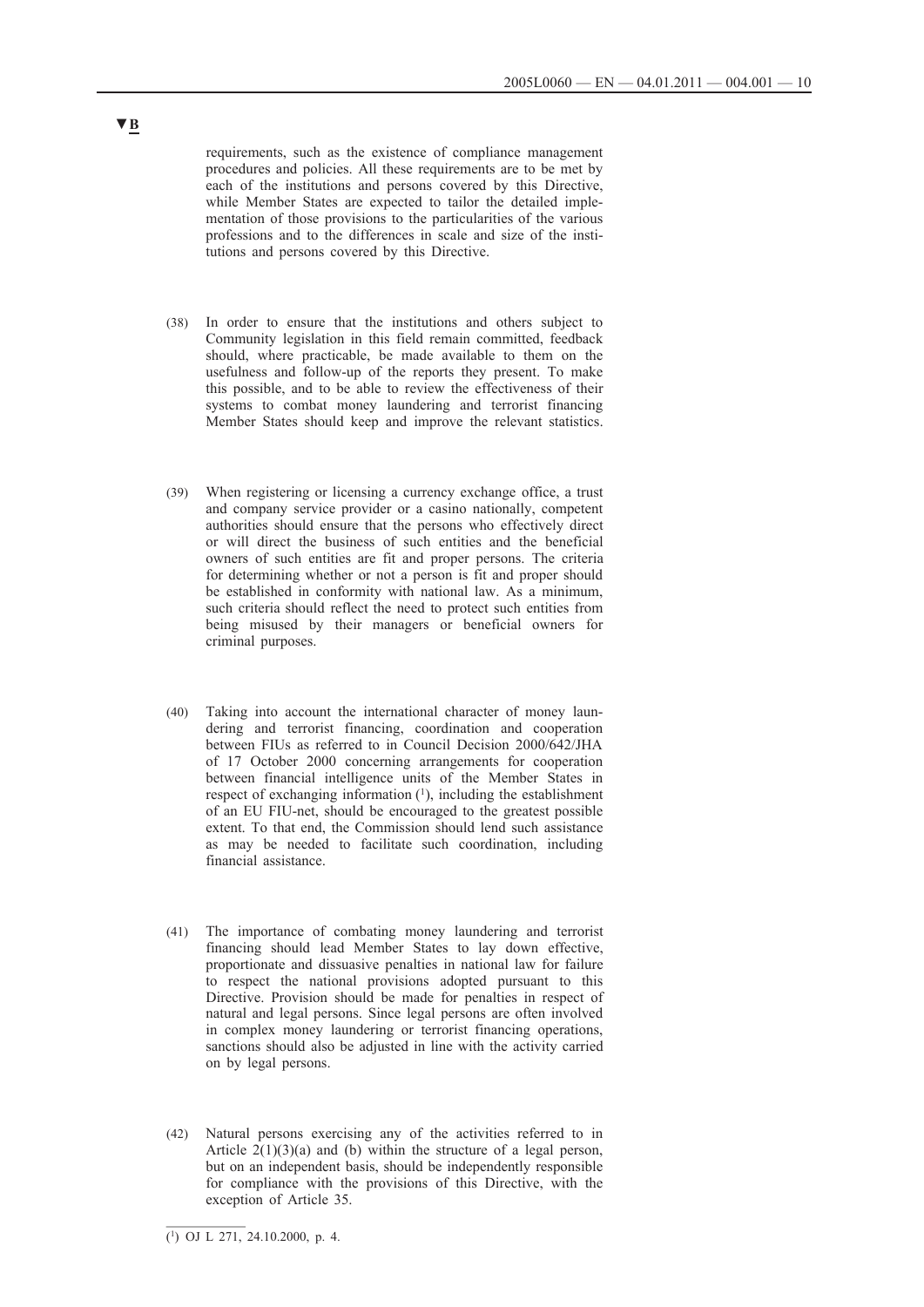- (43) Clarification of the technical aspects of the rules laid down in this Directive may be necessary to ensure an effective and sufficiently consistent implementation of this Directive, taking into account the different financial instruments, professions and risks in the different Member States and the technical developments in the fight against money laundering and terrorist financing. The Commission should accordingly be empowered to adopt implementing measures, such as certain criteria for identifying low and high risk situations in which simplified due diligence could suffice or enhanced due diligence would be appropriate, provided that they do not modify the essential elements of this Directive and provided that the Commission acts in accordance with the principles set out herein, after consulting the Committee on the Prevention of Money Laundering and Terrorist Financing*.*
- (44) The measures necessary for the implementation of this Directive should be adopted in accordance with Council Decision 1999/468/EC of 28 June 1999 laying down the procedures for the exercise of implementing powers conferred on the Commission (1). To that end a new Committee on the Prevention of Money Laundering and Terrorist Financing, replacing the Money Laundering Contact Committee set up by Directive 91/308/EEC, should be established.
- (45) In view of the very substantial amendments that would need to be made to Directive 91/308/EEC, it should be repealed for reasons of clarity.
- (46) Since the objective of this Directive, namely the prevention of the use of the financial system for the purpose of money laundering and terrorist financing, cannot be sufficiently achieved by the Member States and can therefore, by reason of the scale and effects of the action, be better achieved at Community level, the Community may adopt measures, in accordance with the principle of subsidiarity as set out in Article 5 of the Treaty. In accordance with the principle of proportionality, as set out in that Article, this Directive does not go beyond what is necessary in order to achieve that objective.
- (47) In exercising its implementing powers in accordance with this Directive, the Commission should respect the following principles: the need for high levels of transparency and consultation with institutions and persons covered by this Directive and with the European Parliament and the Council; the need to ensure that competent authorities will be able to ensure compliance with the rules consistently; the balance of costs and benefits to institutions and persons covered by this Directive on a long-term basis in any

(1) OJ L 184, 17.7.1999, p. 23.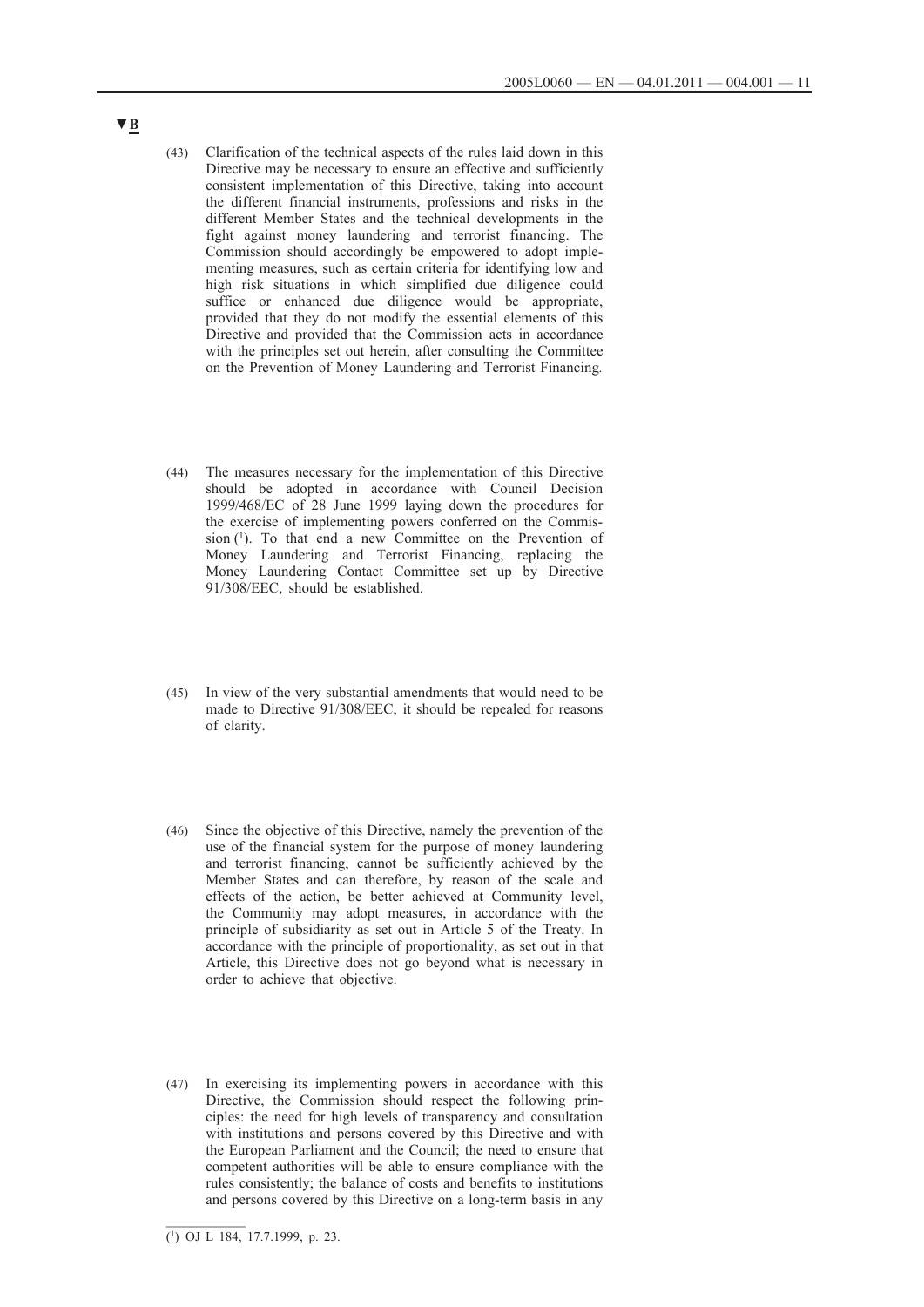implementing measures; the need to respect the necessary flexibility in the application of the implementing measures in accordance with a risk-sensitive approach; the need to ensure coherence with other Community legislation in this area; the need to protect the Community, its Member States and their citizens from the consequences of money laundering and terrorist financing.

(48) This Directive respects the fundamental rights and observes the principles recognised in particular by the Charter of Fundamental Rights of the European Union. Nothing in this Directive should be interpreted or implemented in a manner that is inconsistent with the European Convention on Human Rights,

HAVE ADOPTED THIS DIRECTIVE:

### CHAPTER I

## **SUBJECT MATTER, SCOPE AND DEFINITIONS**

### *Article 1*

1. Member States shall ensure that money laundering and terrorist financing are prohibited.

2. For the purposes of this Directive, the following conduct, when committed intentionally, shall be regarded as money laundering:

- (a) the conversion or transfer of property, knowing that such property is derived from criminal activity or from an act of participation in such activity, for the purpose of concealing or disguising the illicit origin of the property or of assisting any person who is involved in the commission of such activity to evade the legal consequences of his action;
- (b) the concealment or disguise of the true nature, source, location, disposition, movement, rights with respect to, or ownership of property, knowing that such property is derived from criminal activity or from an act of participation in such activity;
- (c) the acquisition, possession or use of property, knowing, at the time of receipt, that such property was derived from criminal activity or from an act of participation in such activity;
- (d) participation in, association to commit, attempts to commit and aiding, abetting, facilitating and counselling the commission of any of the actions mentioned in the foregoing points.

3. Money laundering shall be regarded as such even where the activities which generated the property to be laundered were carried out in the territory of another Member State or in that of a third country.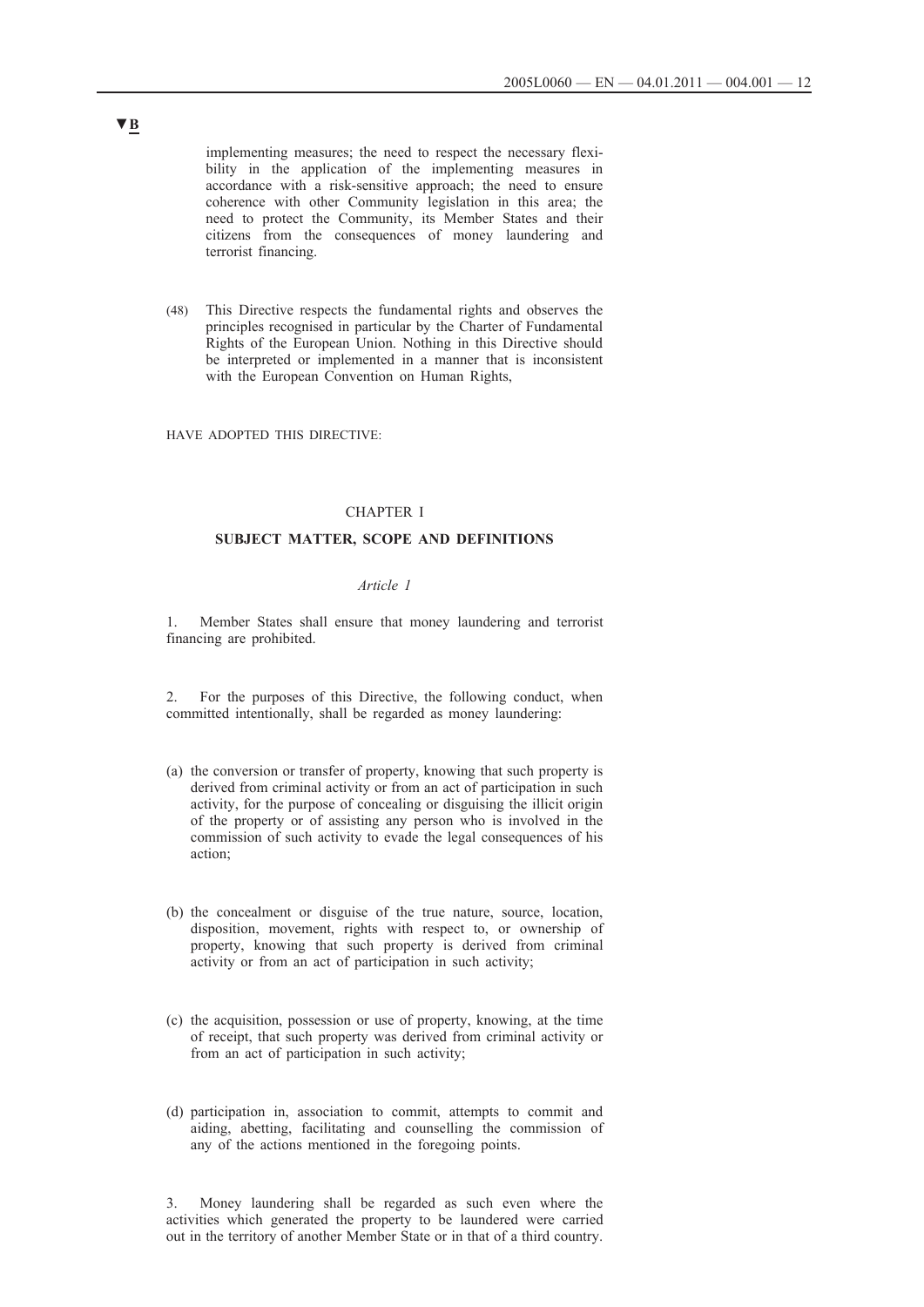4. For the purposes of this Directive, 'terrorist financing' means the provision or collection of funds, by any means, directly or indirectly, with the intention that they should be used or in the knowledge that they are to be used, in full or in part, in order to carry out any of the offences within the meaning of Articles 1 to 4 of Council Framework Decision 2002/475/JHA of 13 June 2002 on combating terrorism  $(1)$ .

5. Knowledge, intent or purpose required as an element of the activities mentioned in paragraphs 2 and 4 may be inferred from objective factual circumstances.

### *Article 2*

- 1. This Directive shall apply to:
- (1) credit institutions;
- (2) financial institutions;
- (3) the following legal or natural persons acting in the exercise of their professional activities:
	- (a) auditors, external accountants and tax advisors;
	- (b) notaries and other independent legal professionals, when they participate, whether by acting on behalf of and for their client in any financial or real estate transaction, or by assisting in the planning or execution of transactions for their client concerning the:
		- (i) buying and selling of real property or business entities;
		- (ii) managing of client money, securities or other assets;
		- (iii) opening or management of bank, savings or securities accounts;
		- (iv) organisation of contributions necessary for the creation, operation or management of companies;
		- (v) creation, operation or management of trusts, companies or similar structures;
	- (c) trust or company service providers not already covered under points (a) or (b);
	- (d) real estate agents;
	- (e) other natural or legal persons trading in goods, only to the extent that payments are made in cash in an amount of EUR 15 000 or more, whether the transaction is executed in a single operation or in several operations which appear to be linked;
	- (f) casinos.

2. Member States may decide that legal and natural persons who engage in a financial activity on an occasional or very limited basis and where there is little risk of money laundering or terrorist financing occurring do not fall within the scope of Article 3(1) or (2).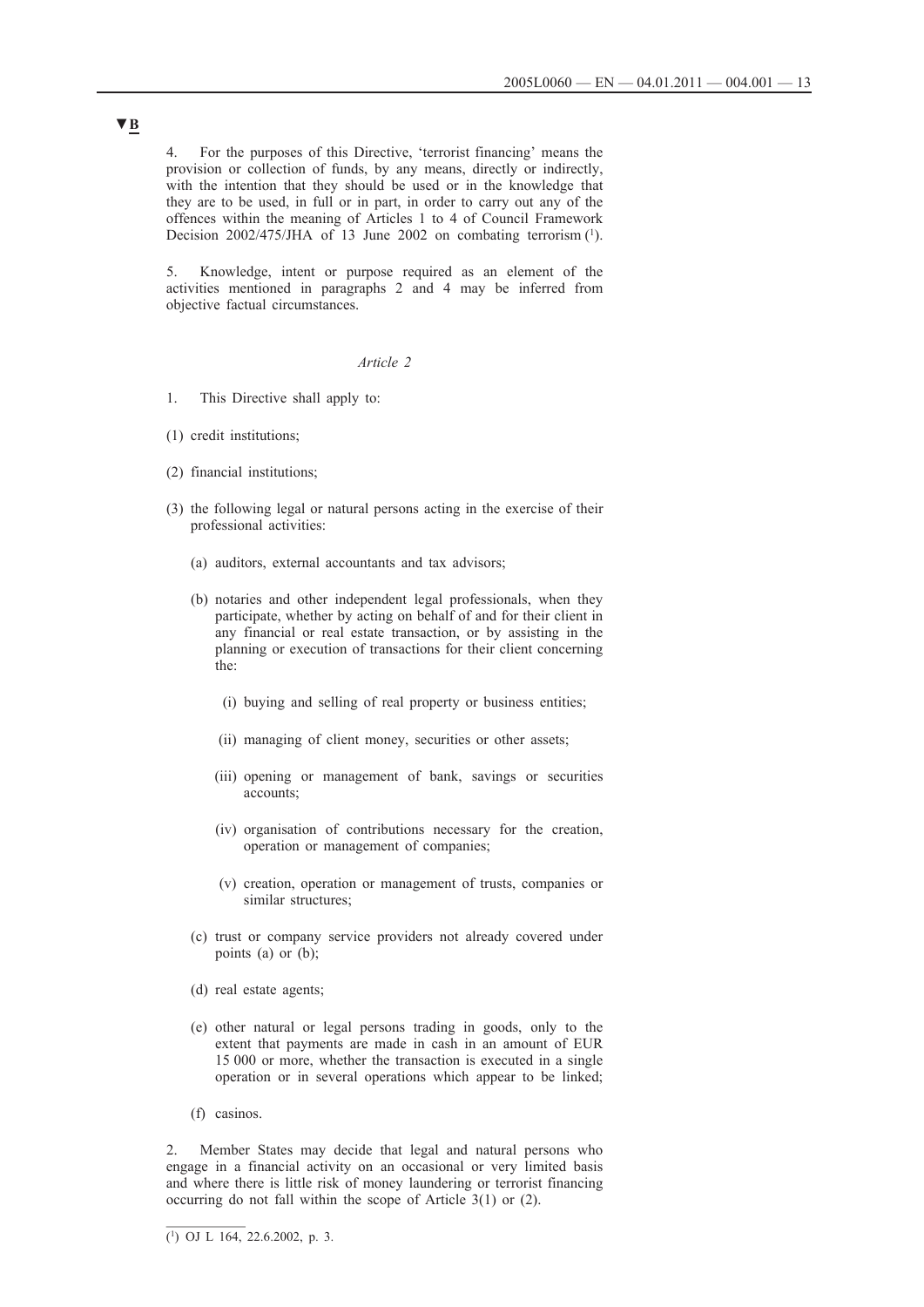#### *Article 3*

For the purposes of this Directive the following definitions shall apply:

- (1) 'credit institution' means a credit institution, as defined in the first subparagraph of Article 1(1) of Directive 2000/12/EC of the European Parliament and of the Council of 20 March 2000 relating to the taking up and pursuit of the business of credit institutions  $(1)$ , including branches within the meaning of Article 1(3) of that Directive located in the Community of credit institutions having their head offices inside or outside the Community;
- (2) 'financial institution' means:

#### **▼M3**

(a) an undertaking, other than a credit institution, which carries out one or more of the operations included in points 2 to 12 and points 14 and 15 of Annex I to Directive 2006/48/EC, including the activities of currency exchange offices (bureaux de change);

### **▼B**

- (b) an insurance company duly authorised in accordance with Directive 2002/83/EC of the European Parliament and of the Council of 5 November 2002 concerning life assurance  $(2)$ , insofar as it carries out activities covered by that Directive;
- (c) an investment firm as defined in point 1 of Article 4(1) of Directive 2004/39/EC of the European Parliament and of the Council of 21 April 2004 on markets in financial instruments  $(3)$ ;
- (d) a collective investment undertaking marketing its units or shares;
- (e) an insurance intermediary as defined in Article 2(5) of Directive 2002/92/EC of the European Parliament and of the Council of 9 December 2002 on insurance mediation (4), with the exception of intermediaries as mentioned in Article 2(7) of that Directive, when they act in respect of life insurance and other investment related services;
- (f) branches, when located in the Community, of financial institutions as referred to in points (a) to (e), whose head offices are inside or outside the Community;
- (3) 'property' means assets of every kind, whether corporeal or incorporeal, movable or immovable, tangible or intangible, and legal documents or instruments in any form including electronic or digital, evidencing title to or an interest in such assets;

<sup>(</sup> $^{1}$ ) OJ L 126, 26.5.2000, p. 1. Directive as last amended by Directive 2005/1/EC (OJ L 79, 24.3.2005, p. 9).

<sup>(2)</sup> OJ L  $345$ , 19.12.2002, p. 1. Directive as last amended by Directive 2005/1/EC.

<sup>(3)</sup> OJ L 145, 30.4.2004, p. 1.

<sup>(4)</sup> OJ L 9, 15.1.2003, p. 3.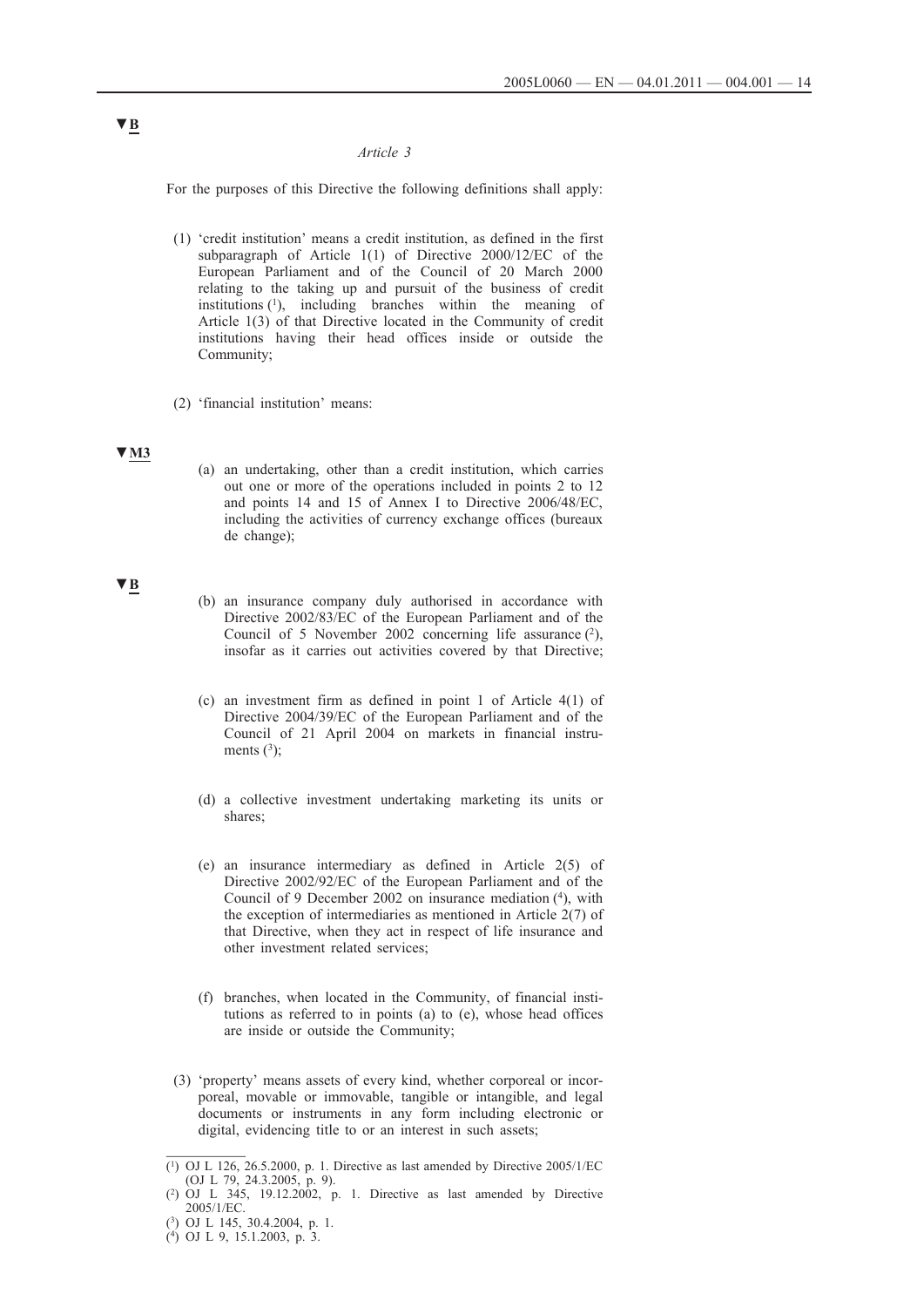- (4) 'criminal activity' means any kind of criminal involvement in the commission of a serious crime;
- (5) 'serious crimes' means, at least:
	- (a) acts as defined in Articles 1 to 4 of Framework Decision 2002/475/JHA;
	- (b) any of the offences defined in Article  $3(1)(a)$  of the 1988 United Nations Convention against Illicit Traffic in Narcotic Drugs and Psychotropic Substances;
	- (c) the activities of criminal organisations as defined in Article 1 of Council Joint Action 98/733/JHA of 21 December 1998 on making it a criminal offence to participate in a criminal organisation in the Member States of the European Union  $(1)$ ;
	- (d) fraud, at least serious, as defined in Article 1(1) and Article 2 of the Convention on the Protection of the European Communities' Financial Interests (2);
	- (e) corruption;
	- (f) all offences which are punishable by deprivation of liberty or a detention order for a maximum of more than one year or, as regards those States which have a minimum threshold for offences in their legal system, all offences punishable by deprivation of liberty or a detention order for a minimum of more than six months;
- (6) 'beneficial owner' means the natural person(s) who ultimately owns or controls the customer and/or the natural person on whose behalf a transaction or activity is being conducted. The beneficial owner shall at least include:
	- (a) in the case of corporate entities:
		- (i) the natural person(s) who ultimately owns or controls a legal entity through direct or indirect ownership or control over a sufficient percentage of the shares or voting rights in that legal entity, including through bearer share holdings, other than a company listed on a regulated market that is subject to disclosure requirements consistent with Community legislation or subject to equivalent international standards; a percentage of 25 % plus one share shall be deemed sufficient to meet this criterion;
		- (ii) the natural person(s) who otherwise exercises control over the management of a legal entity:
	- (b) in the case of legal entities, such as foundations, and legal arrangements, such as trusts, which administer and distribute funds:
		- (i) where the future beneficiaries have already been determined, the natural person(s) who is the beneficiary of 25 % or more of the property of a legal arrangement or entity;

<sup>(1)</sup> OJ L 351, 29.12.1998, p. 1.

<sup>(2)</sup> OJ C 316, 27.11.1995, p. 49.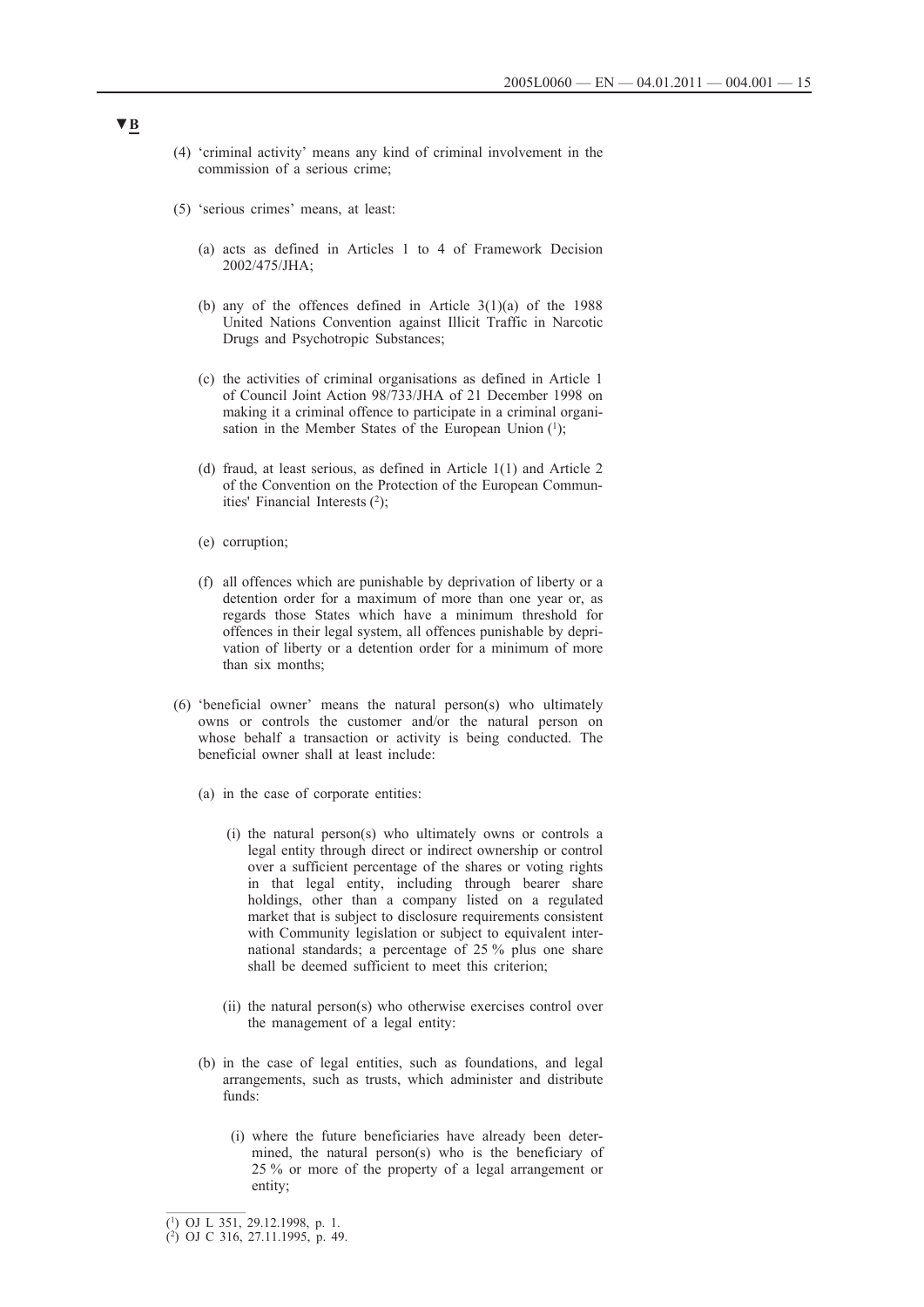- (ii) where the individuals that benefit from the legal arrangement or entity have yet to be determined, the class of persons in whose main interest the legal arrangement or entity is set up or operates;
- (iii) the natural person(s) who exercises control over 25 % or more of the property of a legal arrangement or entity;
- (7) 'trust and company service providers' means any natural or legal person which by way of business provides any of the following services to third parties:
	- (a) forming companies or other legal persons;
	- (b) acting as or arranging for another person to act as a director or secretary of a company, a partner of a partnership, or a similar position in relation to other legal persons;
	- (c) providing a registered office, business address, correspondence or administrative address and other related services for a company, a partnership or any other legal person or arrangement;
	- (d) acting as or arranging for another person to act as a trustee of an express trust or a similar legal arrangement;
	- (e) acting as or arranging for another person to act as a nominee shareholder for another person other than a company listed on a regulated market that is subject to disclosure requirements in conformity with Community legislation or subject to equivalent international standards;
- (8) 'politically exposed persons' means natural persons who are or have been entrusted with prominent public functions and immediate family members, or persons known to be close associates, of such persons;
- (9) 'business relationship' means a business, professional or commercial relationship which is connected with the professional activities of the institutions and persons covered by this Directive and which is expected, at the time when the contact is established, to have an element of duration;
- (10) 'shell bank' means a credit institution, or an institution engaged in equivalent activities, incorporated in a jurisdiction in which it has no physical presence, involving meaningful mind and management, and which is unaffiliated with a regulated financial group.

### *Article 4*

1. Member States shall ensure that the provisions of this Directive are extended in whole or in part to professions and to categories of undertakings, other than the institutions and persons referred to in Article 2(1), which engage in activities which are particularly likely to be used for money laundering or terrorist financing purposes.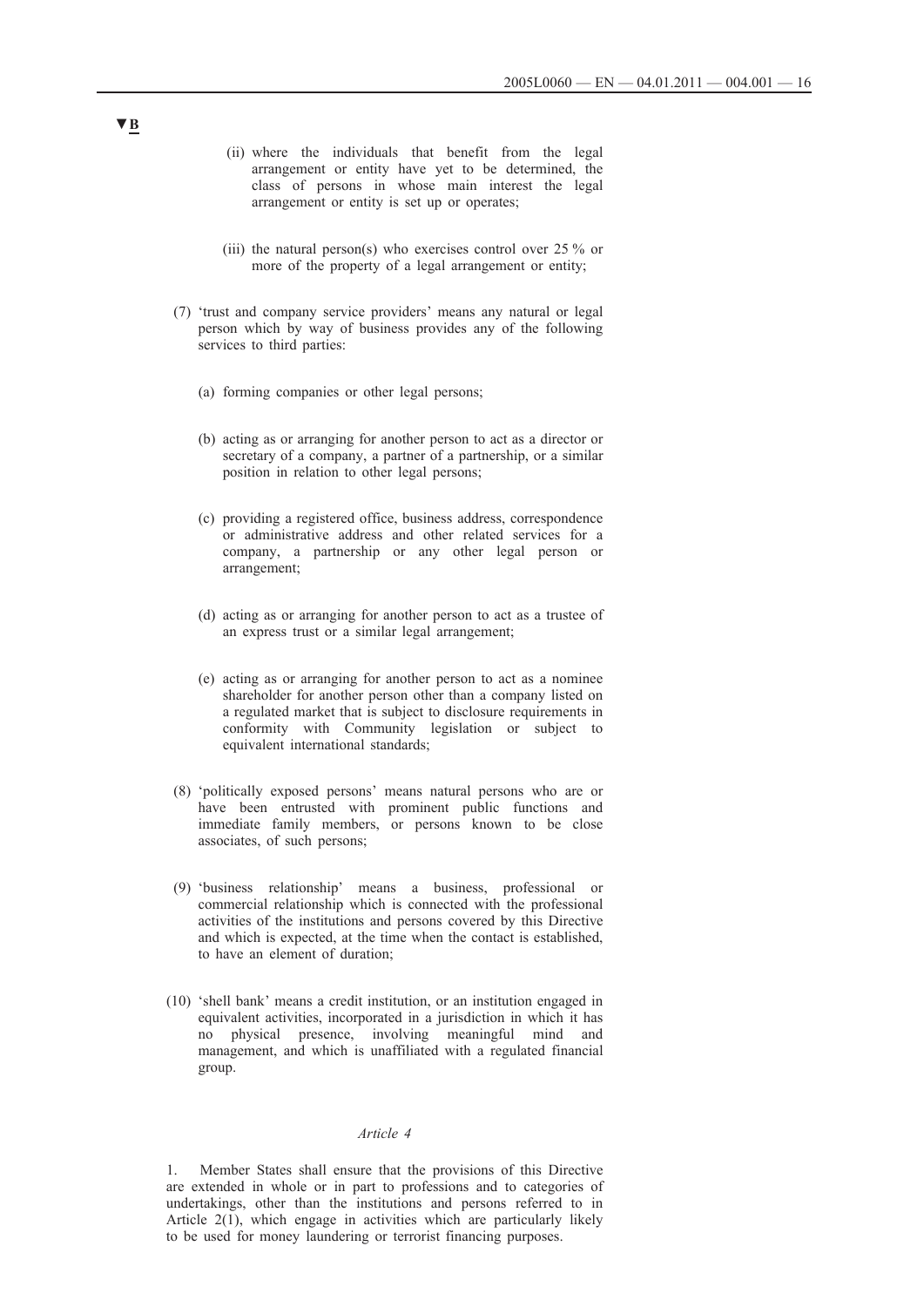2. Where a Member State decides to extend the provisions of this Directive to professions and to categories of undertakings other than those referred to in Article 2(1), it shall inform the Commission thereof.

#### *Article 5*

The Member States may adopt or retain in force stricter provisions in the field covered by this Directive to prevent money laundering and terrorist financing.

### CHAPTER II

### **CUSTOMER DUE DILIGENCE**

### *SECTION 1*

## *General provisions*

### *Article 6*

Member States shall prohibit their credit and financial institutions from keeping anonymous accounts or anonymous passbooks. By way of derogation from Article 9(6), Member States shall in all cases require that the owners and beneficiaries of existing anonymous accounts or anonymous passbooks be made the subject of customer due diligence measures as soon as possible and in any event before such accounts or passbooks are used in any way.

## *Article 7*

The institutions and persons covered by this Directive shall apply customer due diligence measures in the following cases:

- (a) when establishing a business relationship;
- (b) when carrying out occasional transactions amounting to EUR 15 000 or more, whether the transaction is carried out in a single operation or in several operations which appear to be linked;
- (c) when there is a suspicion of money laundering or terrorist financing, regardless of any derogation, exemption or threshold;
- (d) when there are doubts about the veracity or adequacy of previously obtained customer identification data.

#### *Article 8*

- 1. Customer due diligence measures shall comprise:
- (a) identifying the customer and verifying the customer's identity on the basis of documents, data or information obtained from a reliable and independent source;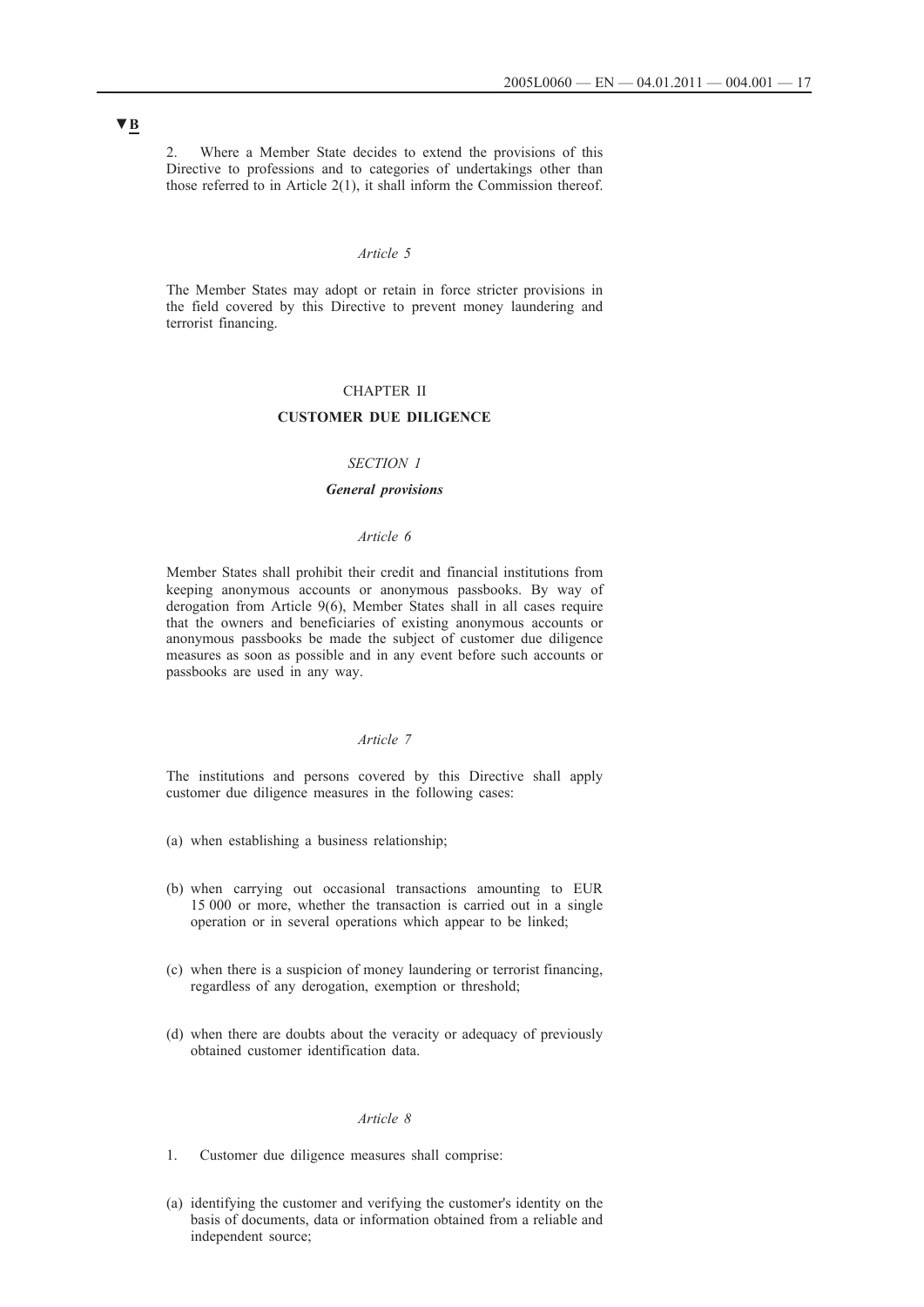- (b) identifying, where applicable, the beneficial owner and taking riskbased and adequate measures to verify his identity so that the institution or person covered by this Directive is satisfied that it knows who the beneficial owner is, including, as regards legal persons, trusts and similar legal arrangements, taking risk-based and adequate measures to understand the ownership and control structure of the customer;
- (c) obtaining information on the purpose and intended nature of the business relationship;
- (d) conducting ongoing monitoring of the business relationship including scrutiny of transactions undertaken throughout the course of that relationship to ensure that the transactions being conducted are consistent with the institution's or person's knowledge of the customer, the business and risk profile, including, where necessary, the source of funds and ensuring that the documents, data or information held are kept up-to-date.

2. The institutions and persons covered by this Directive shall apply each of the customer due diligence requirements set out in paragraph 1, but may determine the extent of such measures on a risk-sensitive basis depending on the type of customer, business relationship, product or transaction. The institutions and persons covered by this Directive shall be able to demonstrate to the competent authorities mentioned in Article 37, including self-regulatory bodies, that the extent of the measures is appropriate in view of the risks of money laundering and terrorist financing.

### *Article 9*

1. Member States shall require that the verification of the identity of the customer and the beneficial owner takes place before the establishment of a business relationship or the carrying-out of the transaction.

2. By way of derogation from paragraph 1, Member States may allow the verification of the identity of the customer and the beneficial owner to be completed during the establishment of a business relationship if this is necessary not to interrupt the normal conduct of business and where there is little risk of money laundering or terrorist financing occurring. In such situations these procedures shall be completed as soon as practicable after the initial contact.

3. By way of derogation from paragraphs 1 and 2, Member States may, in relation to life insurance business, allow the verification of the identity of the beneficiary under the policy to take place after the business relationship has been established. In that case, verification shall take place at or before the time of payout or at or before the time the beneficiary intends to exercise rights vested under the policy.

4. By way of derogation from paragraphs 1 and 2, Member States may allow the opening of a bank account provided that there are adequate safeguards in place to ensure that transactions are not carried out by the customer or on its behalf until full compliance with the aforementioned provisions is obtained.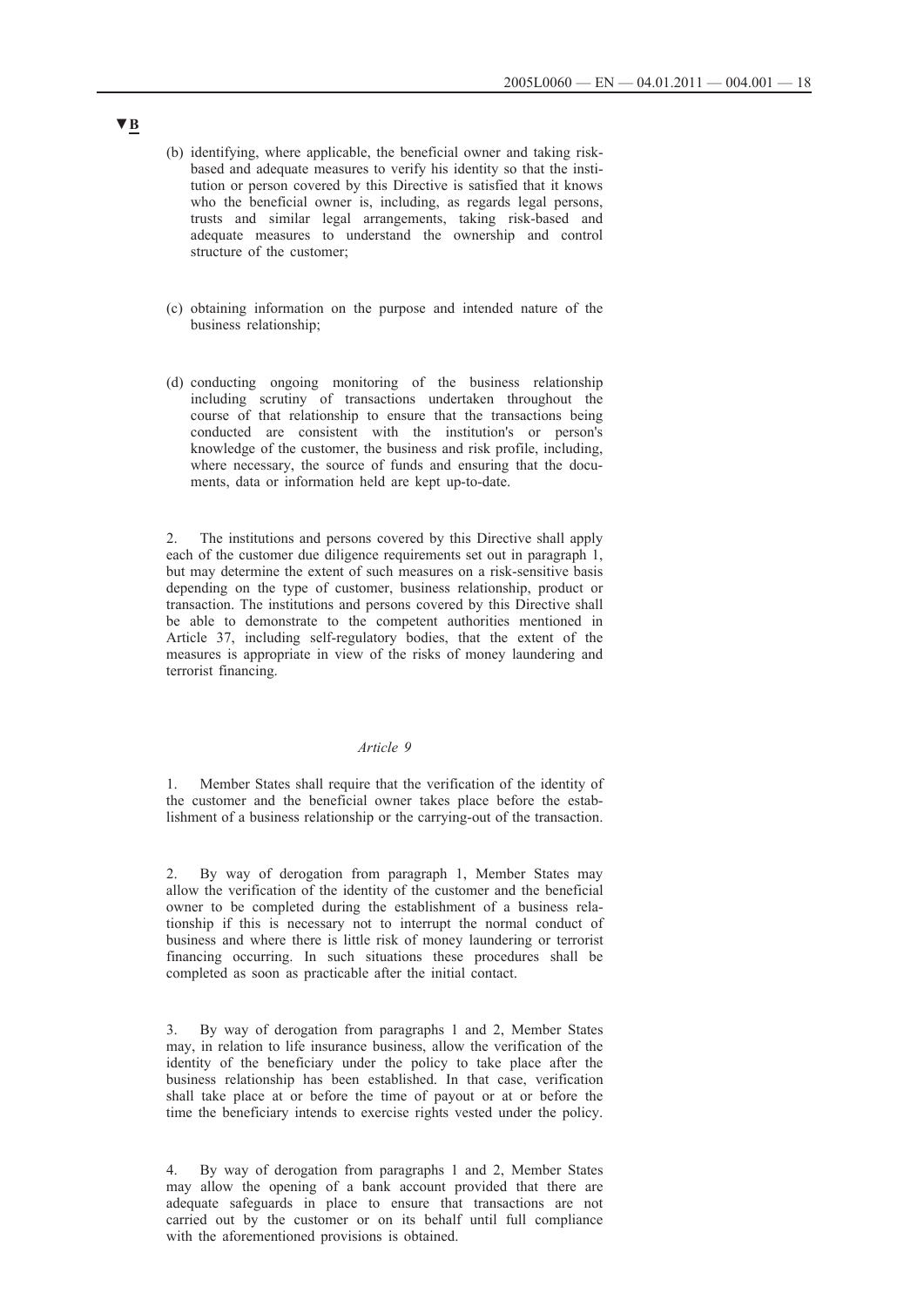5. Member States shall require that, where the institution or person concerned is unable to comply with points (a), (b) and (c) of Article 8(1), it may not carry out a transaction through a bank account, establish a business relationship or carry out the transaction, or shall terminate the business relationship, and shall consider making a report to the financial intelligence unit (FIU) in accordance with Article 22 in relation to the customer.

Member States shall not be obliged to apply the previous subparagraph in situations when notaries, independent legal professionals, auditors, external accountants and tax advisors are in the course of ascertaining the legal position for their client or performing their task of defending or representing that client in, or concerning judicial proceedings, including advice on instituting or avoiding proceedings.

6. Member States shall require that institutions and persons covered by this Directive apply the customer due diligence procedures not only to all new customers but also at appropriate times to existing customers on a risk-sensitive basis.

### *Article 10*

1. Member States shall require that all casino customers be identified and their identity verified if they purchase or exchange gambling chips with a value of EUR 2 000 or more.

2. Casinos subject to State supervision shall be deemed in any event to have satisfied the customer due diligence requirements if they register, identify and verify the identity of their customers immediately on or before entry, regardless of the amount of gambling chips purchased.

#### *SECTION 2*

#### *Simplified customer due diligence*

#### *Article 11*

1. By way of derogation from Articles 7(a), (b) and (d), 8 and 9(1), the institutions and persons covered by this Directive shall not be subject to the requirements provided for in those Articles where the customer is a credit or financial institution covered by this Directive, or a credit or financial institution situated in a third country which imposes requirements equivalent to those laid down in this Directive and supervised for compliance with those requirements.

2. By way of derogation from Articles  $7(a)$ , (b) and (d), 8 and  $9(1)$ Member States may allow the institutions and persons covered by this Directive not to apply customer due diligence in respect of: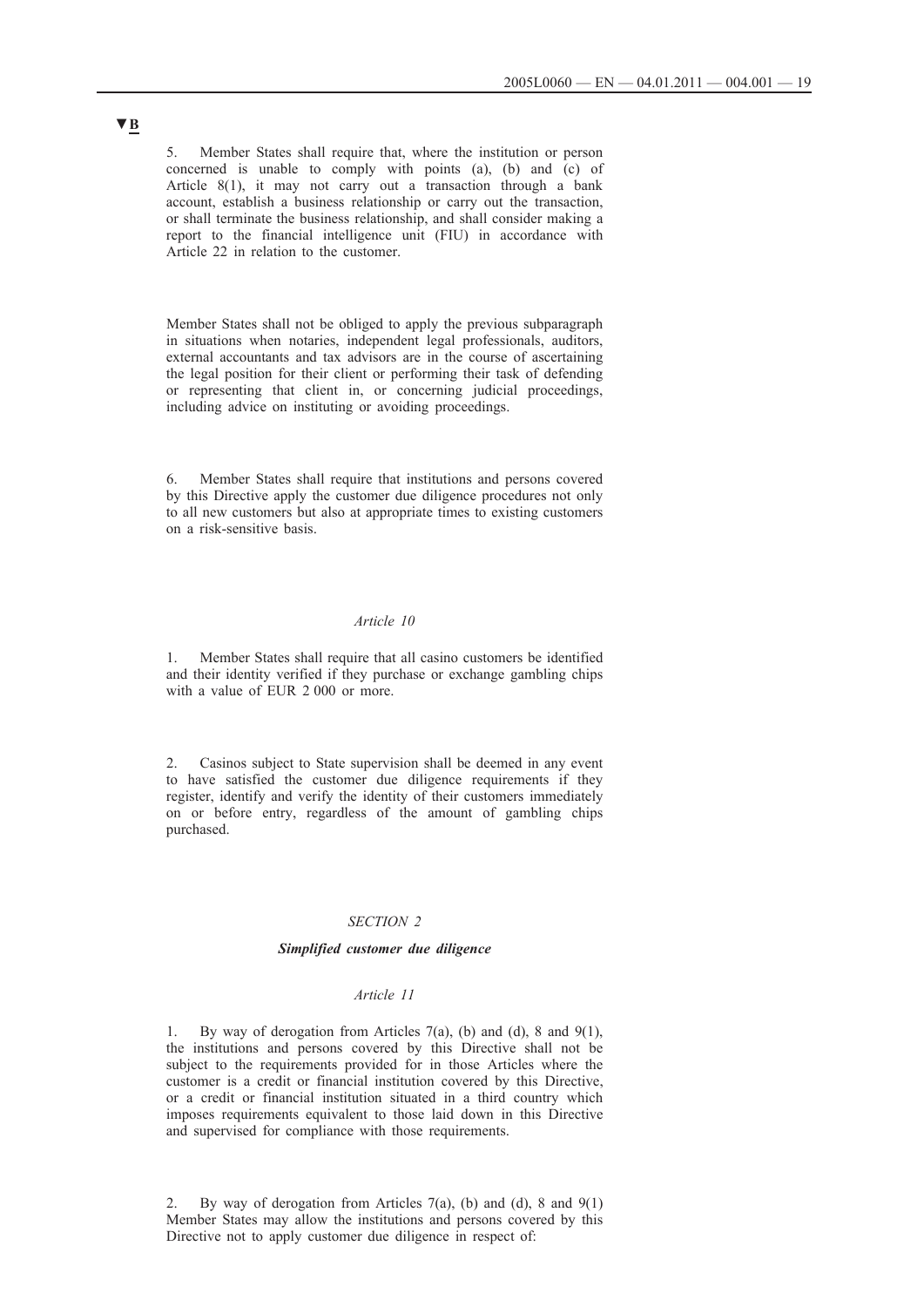- (a) listed companies whose securities are admitted to trading on a regulated market within the meaning of Directive 2004/39/EC in one or more Member States and listed companies from third countries which are subject to disclosure requirements consistent with Community legislation;
- (b) beneficial owners of pooled accounts held by notaries and other independent legal professionals from the Member States, or from third countries provided that they are subject to requirements to combat money laundering or terrorist financing consistent with international standards and are supervised for compliance with those requirements and provided that the information on the identity of the beneficial owner is available, on request, to the institutions that act as depository institutions for the pooled accounts;
- (c) domestic public authorities,

or in respect of any other customer representing a low risk of money laundering or terrorist financing which meets the technical criteria established in accordance with Article 40(1)(b).

3. In the cases mentioned in paragraphs 1 and 2, institutions and persons covered by this Directive shall in any case gather sufficient information to establish if the customer qualifies for an exemption as mentioned in these paragraphs.

### **▼M4**

The Member States shall inform each other, the European Supervisory Authority (European Banking Authority) (hereinafter 'EBA'), established by Regulation (EU) No 1093/2010 of the European Parliament and of the Council (1), the European Supervisory Authority (European Insurance and Occupational Pensions Authority) (hereinafter 'EIOPA'), established by Regulation (EU) No 1094/2010 of the European Parliament and of the Council  $(2)$ , and the European Supervisory Authority (European Securities and Markets Authority) (hereinafter 'ESMA'), established by Regulation (EU) No 1095/2010 of the European Parliament and of the Council  $(3)$  (collectively, the 'ESA') to the extent relevant for the purposes of this Directive and in accordance with the relevant provisions of Regulation (EU) No 1093/2010, of Regulation (EU) No 1094/2010 and of Regulation (EU) No 1095/2010, and the Commission of cases where they consider that a third country meets the conditions laid down in paragraphs 1 or 2 or in other situations which meet the technical criteria established in accordance with Article 40(1)(b).

### **▼B**

5. By way of derogation from Articles 7(a), (b) and (d), 8 and 9(1), Member States may allow the institutions and persons covered by this Directive not to apply customer due diligence in respect of:

- (a) life insurance policies where the annual premium is no more than EUR 1 000 or the single premium is no more than EUR 2 500;
- (b) insurance policies for pension schemes if there is no surrender clause and the policy cannot be used as collateral;

<sup>(1)</sup> OJ L 331, 15.12.2010, p. 12.

<sup>(2)</sup> OJ L 331, 15.12.2010, p. 48.

<sup>(3)</sup> OJ L 331, 15.12.2010, p. 84.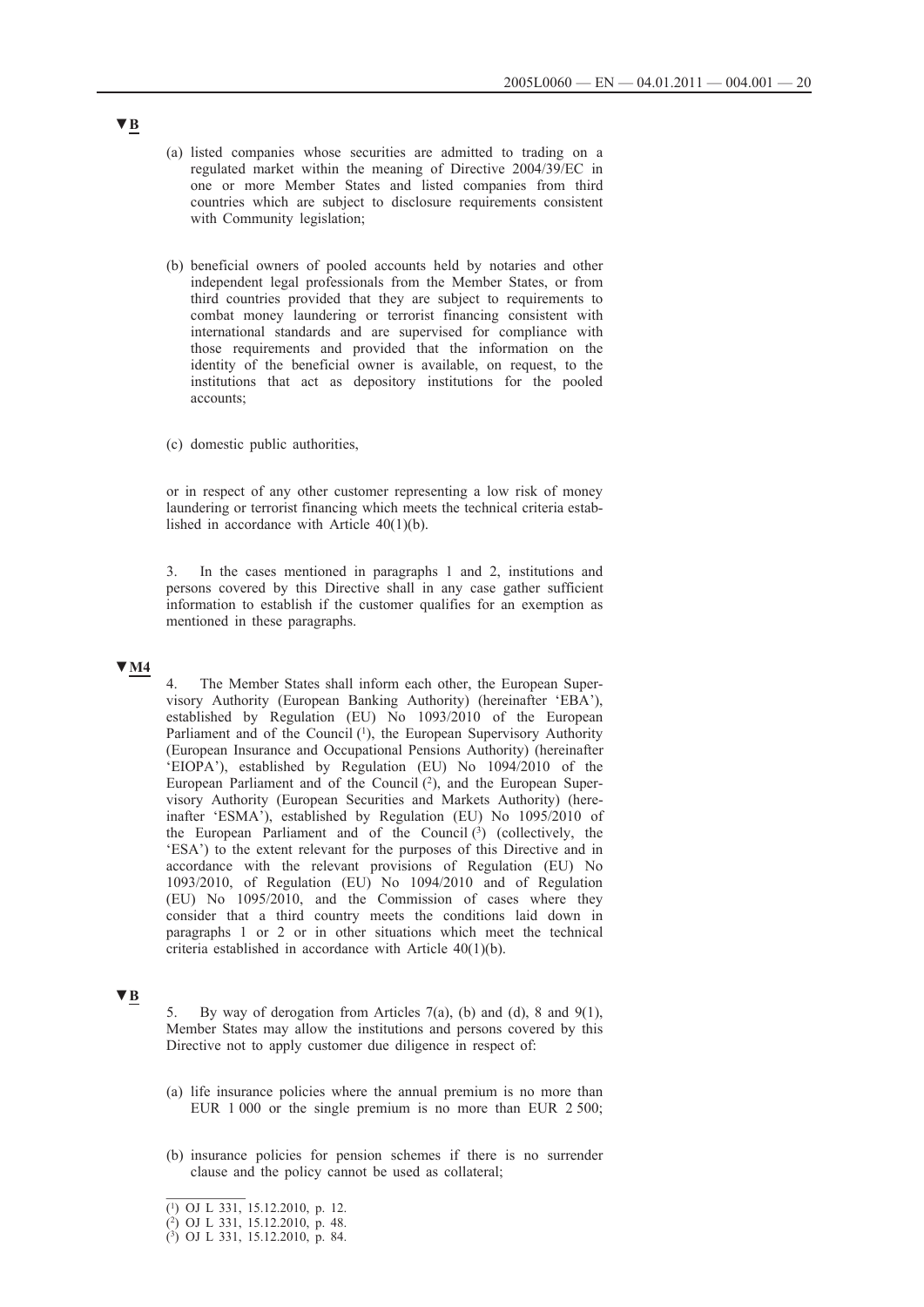(c) a pension, superannuation or similar scheme that provides retirement benefits to employees, where contributions are made by way of deduction from wages and the scheme rules do not permit the assignment of a member's interest under the scheme;

### **▼M3**

(d) electronic money, as defined in point 2 of Article 2 of Directive 2009/110/EC of the European Parliament and of the Council of 16 September 2009 on the taking up, pursuit and prudential supervision of the business of electronic money institutions (1) where, if it is not possible to recharge, the maximum amount stored electronically in the device is no more than EUR 250, or where, if it is possible to recharge, a limit of EUR 2 500 is imposed on the total amount transacted in a calendar year, except when an amount of EUR 1 000 or more is redeemed in that same calendar year upon the electronic money holder's request in accordance with Article 11 of Directive 2009/110/EC. As regards national payment transactions, Member States or their competent authorities may increase the amount of EUR 250 referred to in this point to a ceiling of EUR 500.

### **▼B**

or in respect of any other product or transaction representing a low risk of money laundering or terrorist financing which meets the technical criteria established in accordance with Article 40(1)(b).

### *Article 12*

Where the Commission adopts a decision pursuant to Article 40(4), the Member States shall prohibit the institutions and persons covered by this Directive from applying simplified due diligence to credit and financial institutions or listed companies from the third country concerned or other entities following from situations which meet the technical criteria established in accordance with Article 40(1)(b).

### *SECTION 3*

#### *Enhanced customer due diligence*

### *Article 13*

1. Member States shall require the institutions and persons covered by this Directive to apply, on a risk-sensitive basis, enhanced customer due diligence measures, in addition to the measures referred to in Articles 7, 8 and 9(6), in situations which by their nature can present a higher risk of money laundering or terrorist financing, and at least in the situations set out in paragraphs 2, 3, 4 and in other situations representing a high risk of money laundering or terrorist financing which meet the technical criteria established in accordance with Article  $40(1)(c)$ .

 $\overline{(^1)}$  OJ L 267, 10.10.2009, p 7.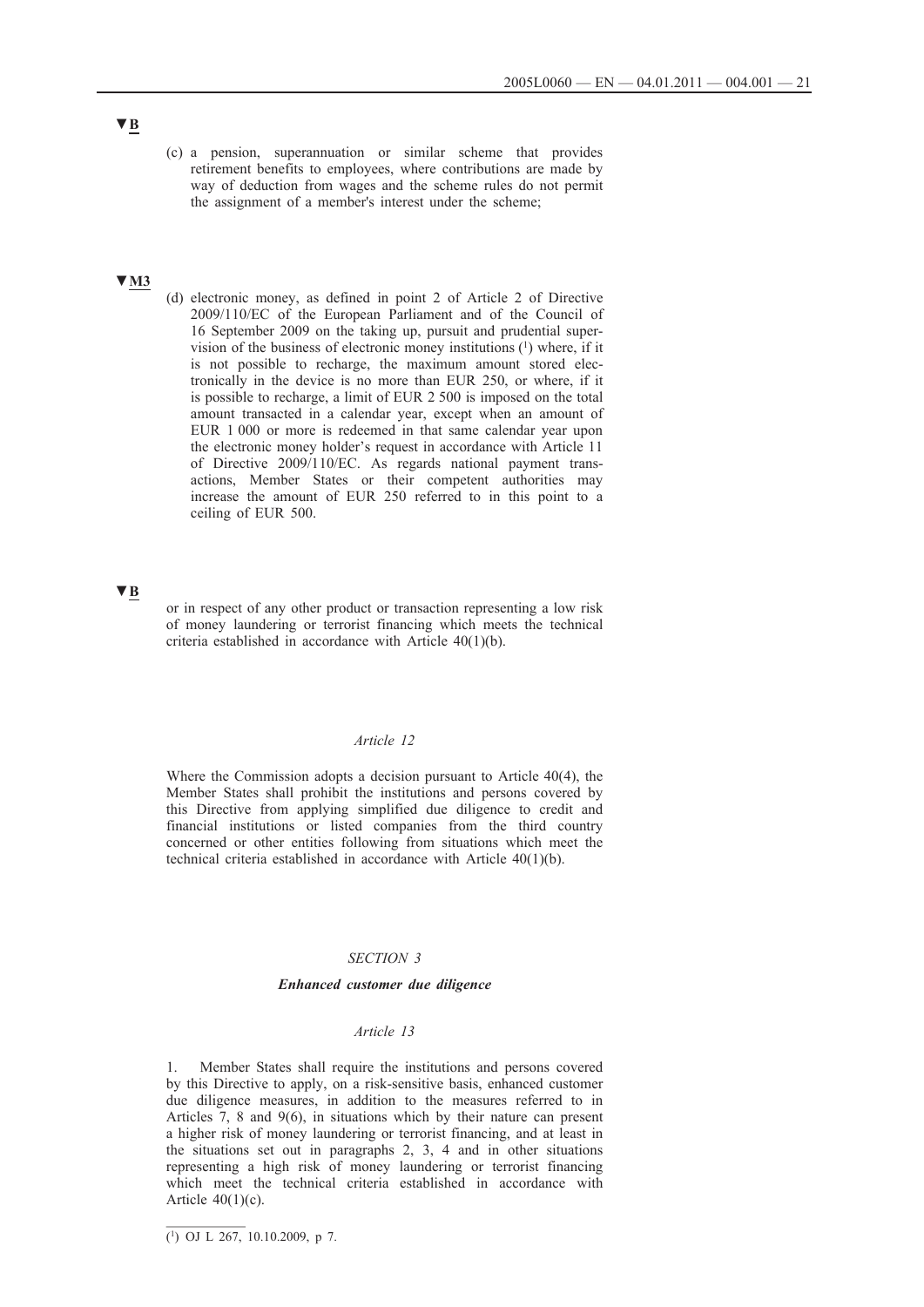2. Where the customer has not been physically present for identification purposes, Member States shall require those institutions and persons to take specific and adequate measures to compensate for the higher risk, for example by applying one or more of the following measures:

- (a) ensuring that the customer's identity is established by additional documents, data or information;
- (b) supplementary measures to verify or certify the documents supplied, or requiring confirmatory certification by a credit or financial institution covered by this Directive;
- (c) ensuring that the first payment of the operations is carried out through an account opened in the customer's name with a credit institution.

In respect of cross-frontier correspondent banking relationships with respondent institutions from third countries, Member States shall require their credit institutions to:

- (a) gather sufficient information about a respondent institution to understand fully the nature of the respondent's business and to determine from publicly available information the reputation of the institution and the quality of supervision;
- (b) assess the respondent institution's anti-money laundering and antiterrorist financing controls;
- (c) obtain approval from senior management before establishing new correspondent banking relationships;
- (d) document the respective responsibilities of each institution;
- (e) with respect to payable-through accounts, be satisfied that the respondent credit institution has verified the identity of and performed ongoing due diligence on the customers having direct access to accounts of the correspondent and that it is able to provide relevant customer due diligence data to the correspondent institution, upon request.

4. In respect of transactions or business relationships with politically exposed persons residing in another Member State or in a third country, Member States shall require those institutions and persons covered by this Directive to:

- (a) have appropriate risk-based procedures to determine whether the customer is a politically exposed person;
- (b) have senior management approval for establishing business relationships with such customers;
- (c) take adequate measures to establish the source of wealth and source of funds that are involved in the business relationship or transaction;
- (d) conduct enhanced ongoing monitoring of the business relationship.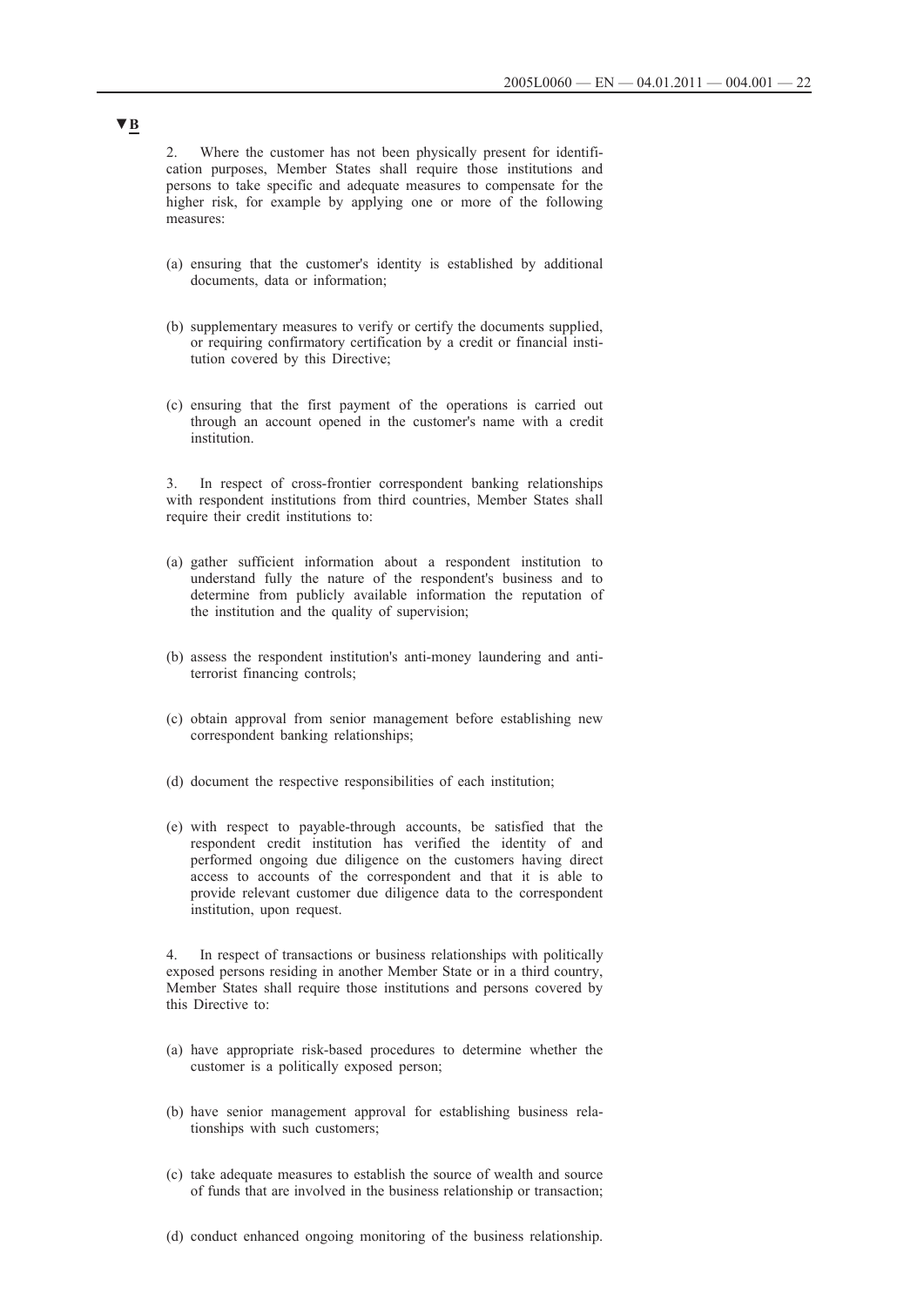5. Member States shall prohibit credit institutions from entering into or continuing a correspondent banking relationship with a shell bank and shall require that credit institutions take appropriate measures to ensure that they do not engage in or continue correspondent banking relationships with a bank that is known to permit its accounts to be used by a shell bank.

6. Member States shall ensure that the institutions and persons covered by this Directive pay special attention to any money laundering or terrorist financing threat that may arise from products or transactions that might favour anonymity, and take measures, if needed, to prevent their use for money laundering or terrorist financing purposes.

### *SECTION 4*

### *Performance by third parties*

#### *Article 14*

Member States may permit the institutions and persons covered by this Directive to rely on third parties to meet the requirements laid down in Article  $8(1)(a)$  to (c). However, the ultimate responsibility for meeting those requirements shall remain with the institution or person covered by this Directive which relies on the third party.

#### *Article 15*

### **▼M1**

1. Where a Member State permits credit and financial institutions referred to in Article  $2(1)(1)$  or  $(2)$  situated in its territory to be relied on as a third party domestically, that Member State shall in any case permit institutions and persons referred to in Article 2(1) situated in its territory to recognise and accept, in accordance with Article 14, the outcome of the customer due diligence requirements laid down in Article  $8(1)(a)$  to (c), carried out in accordance with this Directive by an institution referred to in Article  $2(1)(1)$  or  $(2)$  in another Member State, with the exception of currency exchange offices and payment institutions as defined in Article 4(4) of Directive 2007/64/EC of the European Parliament and of the Council of 13 November 2007 on payment services in the internal market  $(1)$ , which mainly provide the payment service listed in point 6 of the Annex to that Directive, including natural and legal persons benefiting from a waiver under Article 26 of that Directive, and meeting the requirements laid down in Articles 16 and 18 of this Directive, even if the documents or data on which these requirements have been based are different to those required in the Member State to which the customer is being referred.

 $\overline{(^1)}$  OJ L 319, 5.12.2007, p. 1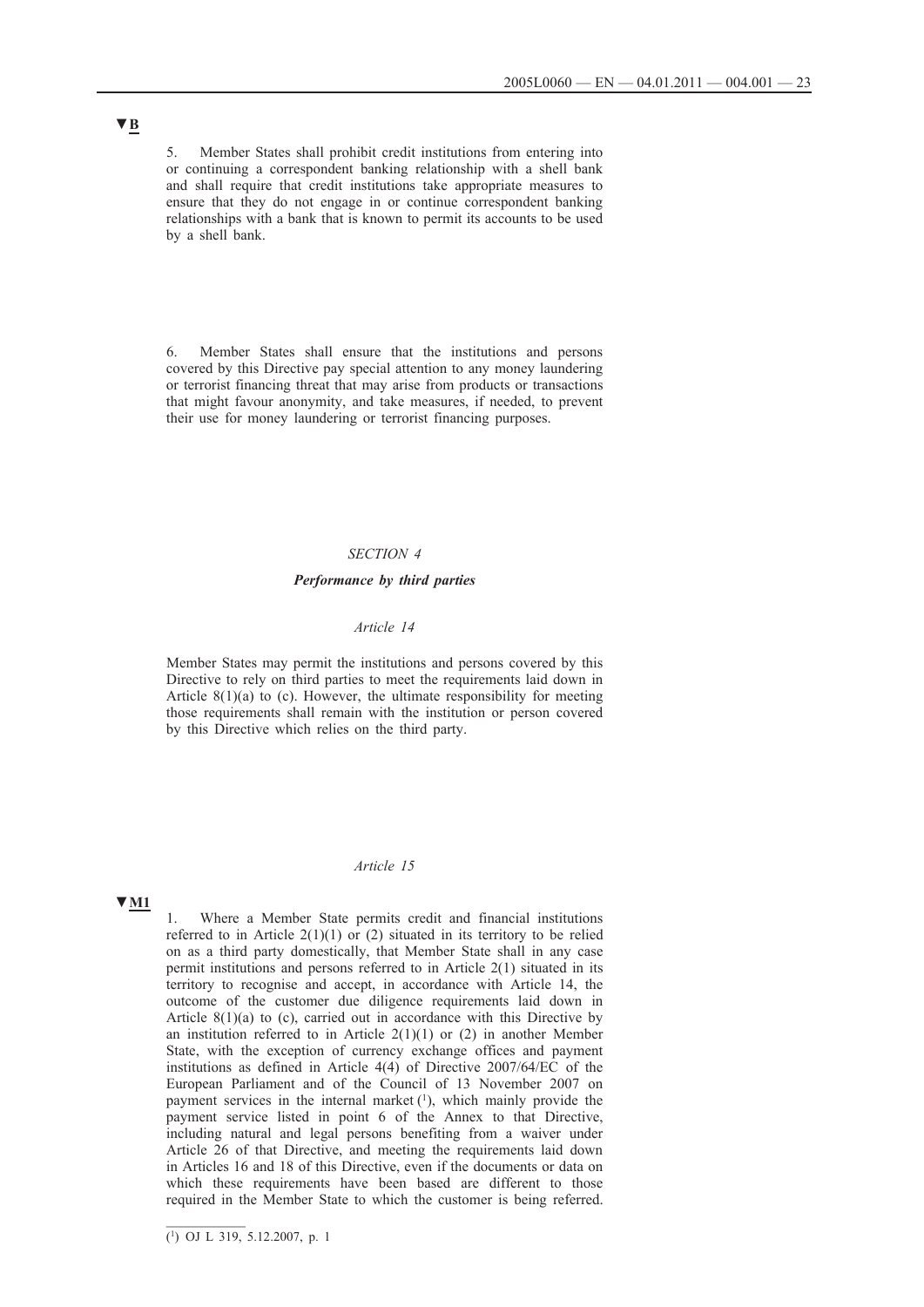2. Where a Member State permits currency exchange offices referred to in Article 3(2)(a) and payment institutions as defined in Article 4(4) of Directive 2007/64/EC, which mainly provide the payment service listed in point 6 of the Annex to that Directive, situated in its territory to be relied on as a third party domestically, that Member State shall in any case permit them to recognise and accept, in accordance with Article 14 of this Directive, the outcome of the customer due diligence requirements laid down in Article 8(1)(a) to (c), carried out in accordance with this Directive by the same category of institution in another Member State and meeting the requirements laid down in Articles 16 and 18 of this Directive, even if the documents or data on which these requirements have been based are different to those required in the Member State to which the customer is being referred.

## **▼B**

Where a Member State permits persons referred to in Article  $2(1)(3)(a)$  to (c) situated in its territory to be relied on as a third party domestically, that Member State shall in any case permit them to recognise and accept, in accordance with Article 14, the outcome of the customer due diligence requirements laid down in Article  $8(1)(a)$  to (c), carried out in accordance with this Directive by a person referred to in Article  $2(1)(3)(a)$  to (c) in another Member State and meeting the requirements laid down in Articles 16 and 18, even if the documents or data on which these requirements have been based are different to those required in the Member State to which the customer is being referred.

### *Article 16*

1. For the purposes of this Section, 'third parties' shall mean institutions and persons who are listed in Article 2, or equivalent institutions and persons situated in a third country, who meet the following requirements:

- (a) they are subject to mandatory professional registration, recognised by law;
- (b) they apply customer due diligence requirements and record keeping requirements as laid down or equivalent to those laid down in this Directive and their compliance with the requirements of this Directive is supervised in accordance with Section 2 of Chapter V, or they are situated in a third country which imposes equivalent requirements to those laid down in this Directive.

### **▼M4**

2. The Member States shall inform each other, the ESA to the extent relevant for the purposes of this Directive and in accordance with the relevant provisions of Regulation (EU) No 1093/2010, of Regulation (EU) No 1094/2010, and of Regulation (EU) No 1095/2010, and the Commission of cases where they consider that a third country meets the conditions laid down in paragraph 1(b).

### **▼M1**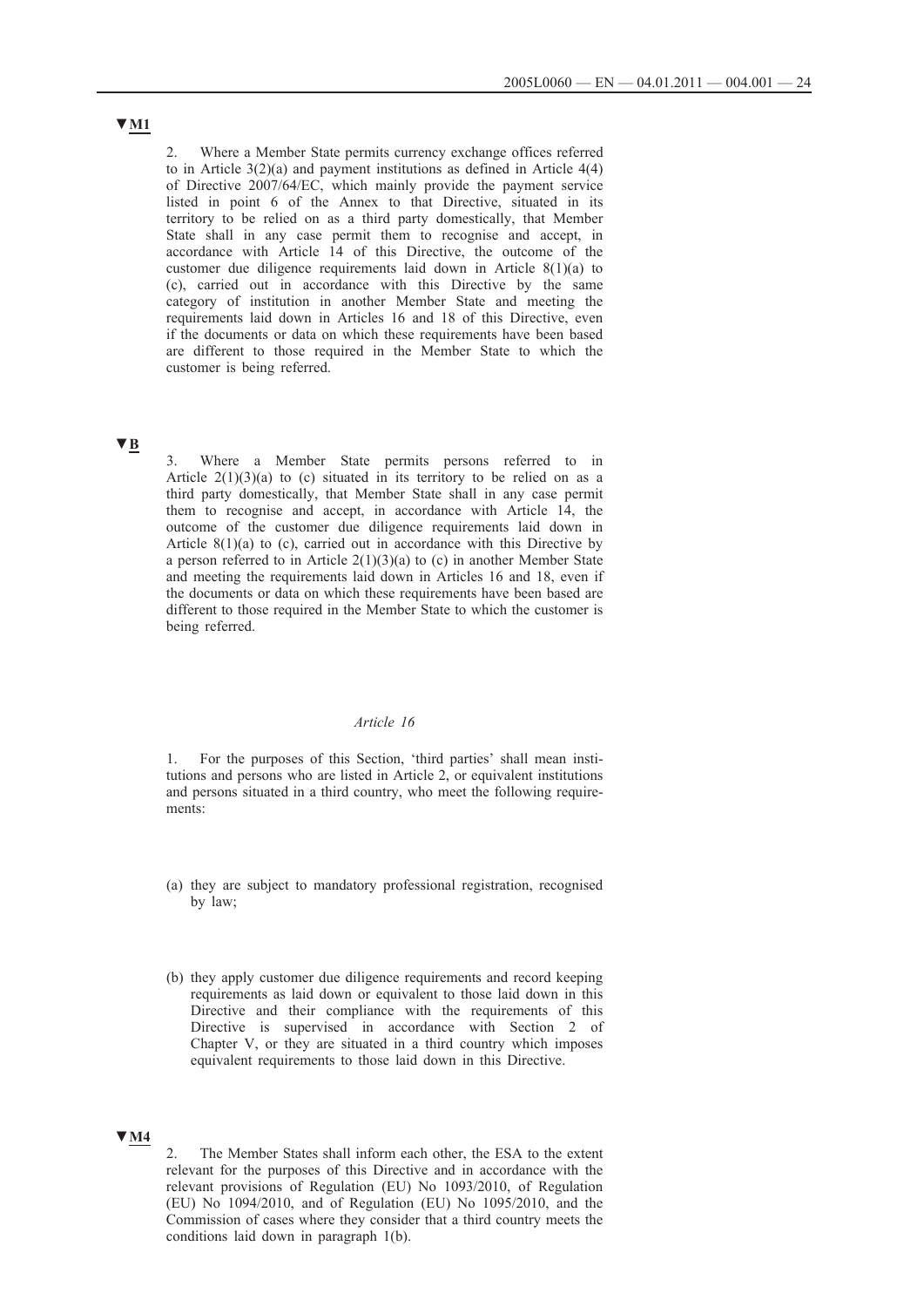### *Article 17*

Where the Commission adopts a decision pursuant to Article 40(4), Member States shall prohibit the institutions and persons covered by this Directive from relying on third parties from the third country concerned to meet the requirements laid down in Article 8(1)(a) to (c).

### *Article 18*

1. Third parties shall make information requested in accordance with the requirements laid down in Article  $8(1)(a)$  to (c) immediately available to the institution or person covered by this Directive to which the customer is being referred.

2. Relevant copies of identification and verification data and other relevant documentation on the identity of the customer or the beneficial owner shall immediately be forwarded, on request, by the third party to the institution or person covered by this Directive to which the customer is being referred.

#### *Article 19*

This Section shall not apply to outsourcing or agency relationships where, on the basis of a contractual arrangement, the outsourcing service provider or agent is to be regarded as part of the institution or person covered by this Directive.

## CHAPTER III

### **REPORTING OBLIGATIONS**

### *SECTION 1*

#### *General provisions*

#### *Article 20*

Member States shall require that the institutions and persons covered by this Directive pay special attention to any activity which they regard as particularly likely, by its nature, to be related to money laundering or terrorist financing and in particular complex or unusually large transactions and all unusual patterns of transactions which have no apparent economic or visible lawful purpose.

### *Article 21*

1. Each Member State shall establish a FIU in order effectively to combat money laundering and terrorist financing.

2. That FIU shall be established as a central national unit. It shall be responsible for receiving (and to the extent permitted, requesting), analysing and disseminating to the competent authorities,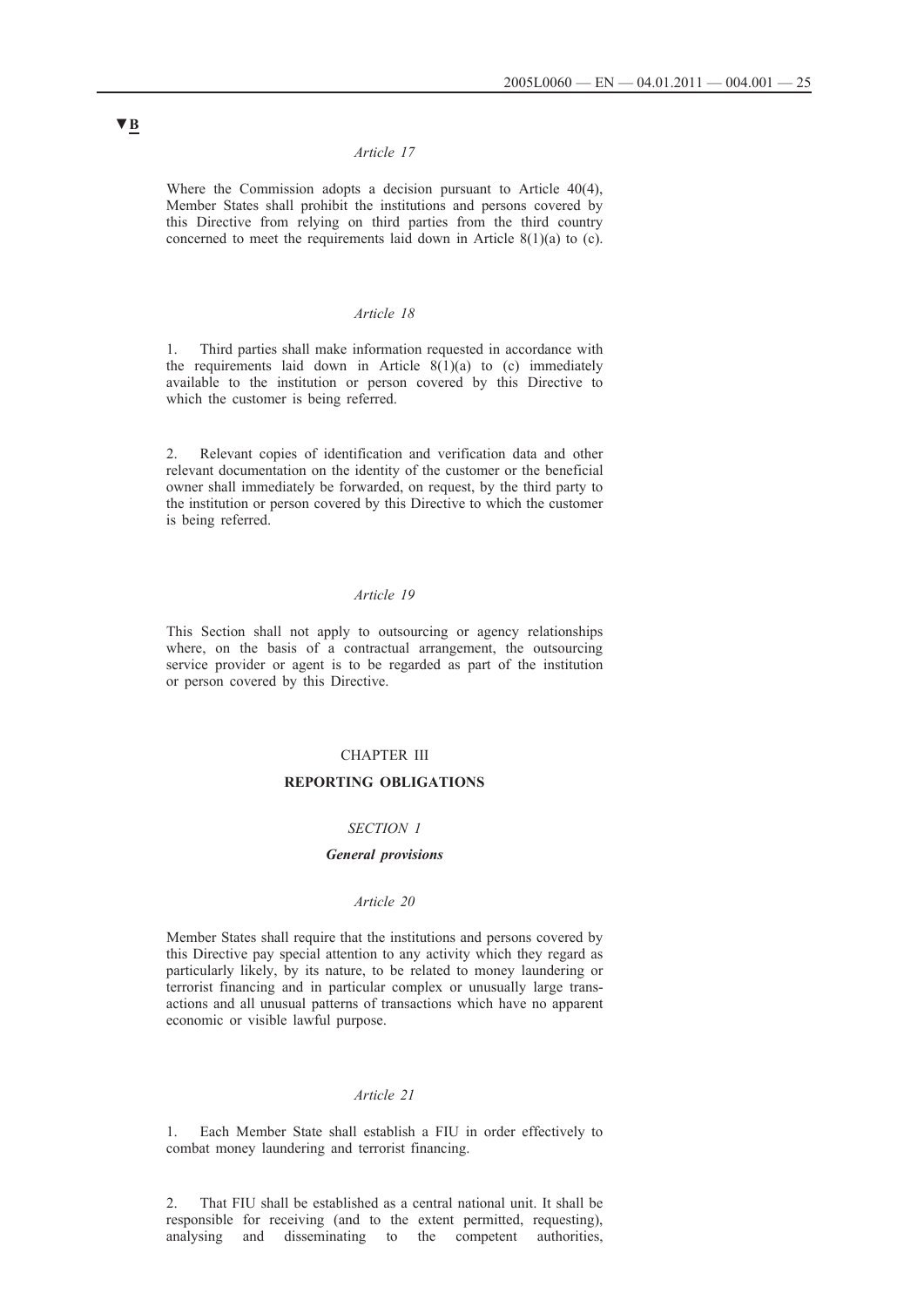disclosures of information which concern potential money laundering, potential terrorist financing or are required by national legislation or regulation. It shall be provided with adequate resources in order to fulfil its tasks.

3. Member States shall ensure that the FIU has access, directly or indirectly, on a timely basis, to the financial, administrative and law enforcement information that it requires to properly fulfil its tasks.

## *Article 22*

1. Member States shall require the institutions and persons covered by this Directive, and where applicable their directors and employees, to cooperate fully:

- (a) by promptly informing the FIU, on their own initiative, where the institution or person covered by this Directive knows, suspects or has reasonable grounds to suspect that money laundering or terrorist financing is being or has been committed or attempted;
- (b) by promptly furnishing the FIU, at its request, with all necessary information, in accordance with the procedures established by the applicable legislation.

2. The information referred to in paragraph 1 shall be forwarded to the FIU of the Member State in whose territory the institution or person forwarding the information is situated. The person or persons designated in accordance with the procedures provided for in Article 34 shall normally forward the information.

#### *Article 23*

1. By way of derogation from Article 22(1), Member States may, in the case of the persons referred to in Article  $2(1)(3)(a)$  and (b), designate an appropriate self-regulatory body of the profession concerned as the authority to be informed in the first instance in place of the FIU. Without prejudice to paragraph 2, the designated self-regulatory body shall in such cases forward the information to the FIU promptly and unfiltered.

2. Member States shall not be obliged to apply the obligations laid down in Article 22(1) to notaries, independent legal professionals, auditors, external accountants and tax advisors with regard to information they receive from or obtain on one of their clients, in the course of ascertaining the legal position for their client or performing their task of defending or representing that client in, or concerning judicial proceedings, including advice on instituting or avoiding proceedings, whether such information is received or obtained before, during or after such proceedings.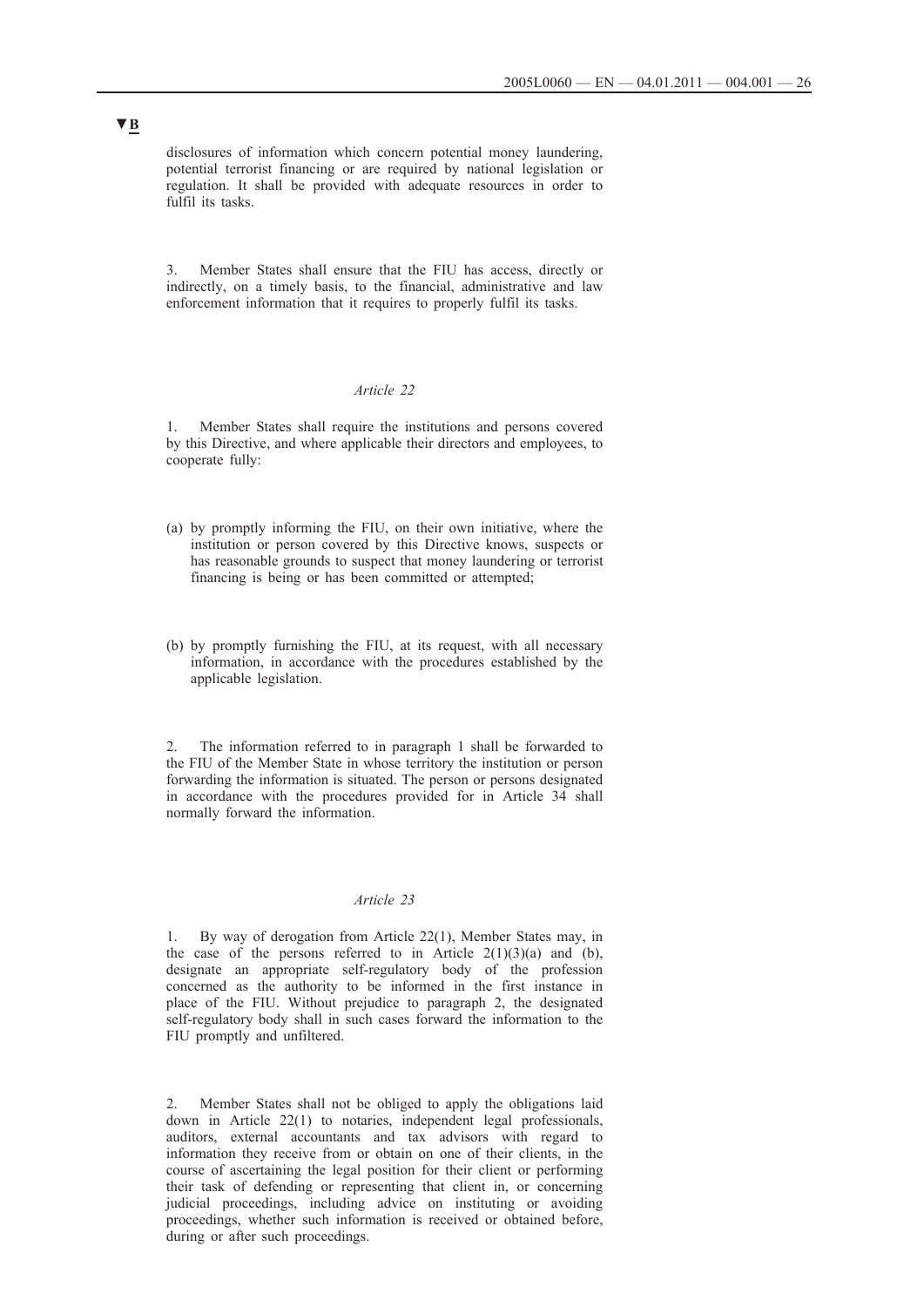### *Article 24*

1. Member States shall require the institutions and persons covered by this Directive to refrain from carrying out transactions which they know or suspect to be related to money laundering or terrorist financing until they have completed the necessary action in accordance with Article 22(1)(a). In conformity with the legislation of the Member States, instructions may be given not to carry out the transaction.

2. Where such a transaction is suspected of giving rise to money laundering or terrorist financing and where to refrain in such manner is impossible or is likely to frustrate efforts to pursue the beneficiaries of a suspected money laundering or terrorist financing operation, the institutions and persons concerned shall inform the FIU immediately afterwards.

### *Article 25*

1. Member States shall ensure that if, in the course of inspections carried out in the institutions and persons covered by this Directive by the competent authorities referred to in Article 37, or in any other way, those authorities discover facts that could be related to money laundering or terrorist financing, they shall promptly inform the FIU.

2. Member States shall ensure that supervisory bodies empowered by law or regulation to oversee the stock, foreign exchange and financial derivatives markets inform the FIU if they discover facts that could be related to money laundering or terrorist financing.

#### *Article 26*

The disclosure in good faith as foreseen in Articles 22(1) and 23 by an institution or person covered by this Directive or by an employee or director of such an institution or person of the information referred to in Articles 22 and 23 shall not constitute a breach of any restriction on disclosure of information imposed by contract or by any legislative, regulatory or administrative provision, and shall not involve the institution or person or its directors or employees in liability of any kind.

#### *Article 27*

Member States shall take all appropriate measures in order to protect employees of the institutions or persons covered by this Directive who report suspicions of money laundering or terrorist financing either internally or to the FIU from being exposed to threats or hostile action.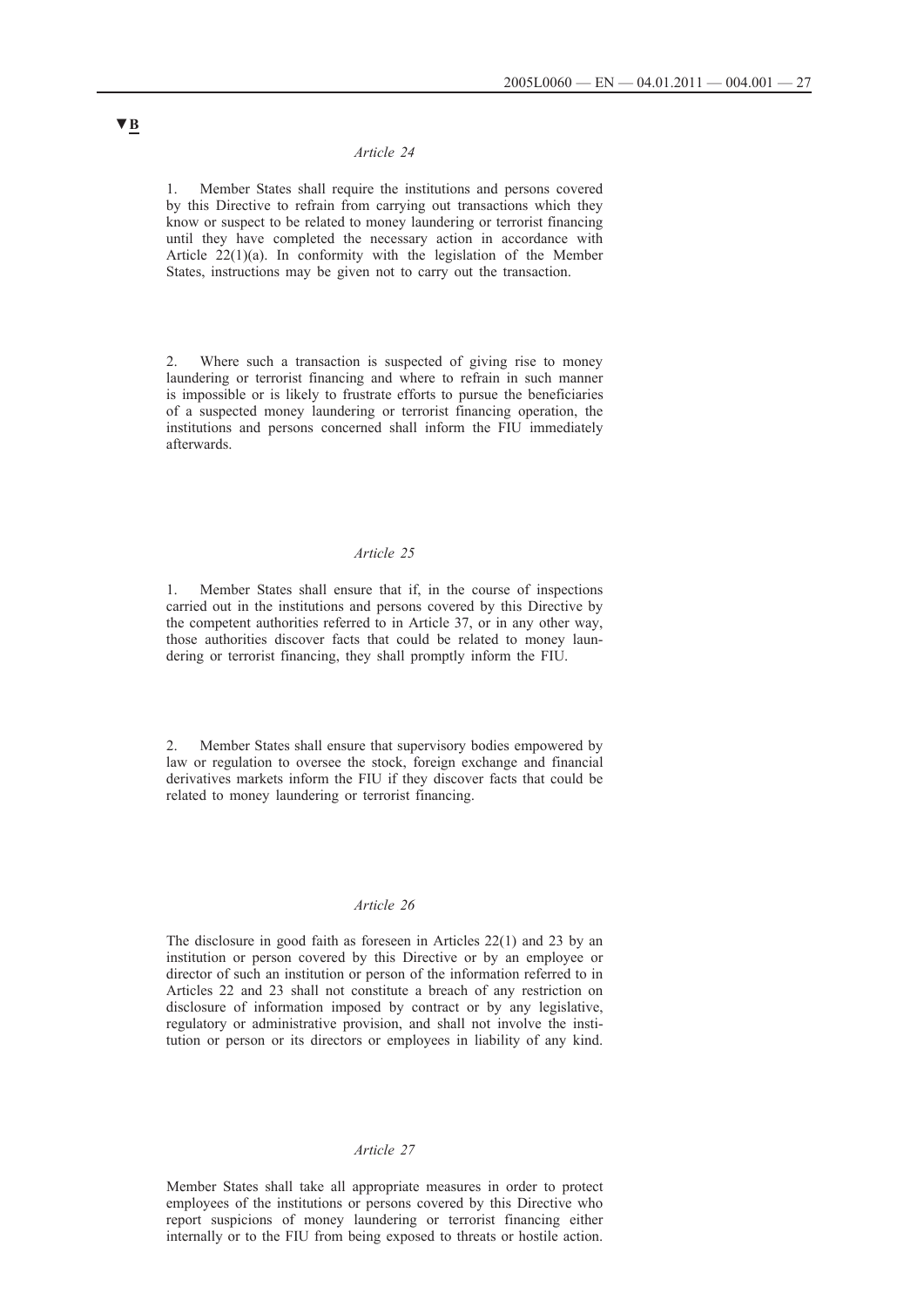#### *SECTION 2*

#### *Prohibition of disclosure*

#### *Article 28*

1. The institutions and persons covered by this Directive and their directors and employees shall not disclose to the customer concerned or to other third persons the fact that information has been transmitted in accordance with Articles 22 and 23 or that a money laundering or terrorist financing investigation is being or may be carried out.

2. The prohibition laid down in paragraph 1 shall not include disclosure to the competent authorities referred to in Article 37, including the self-regulatory bodies, or disclosure for law enforcement purposes.

3. The prohibition laid down in paragraph 1 shall not prevent disclosure between institutions from Member States, or from third countries provided that they meet the conditions laid down in Article 11(1), belonging to the same group as defined by Article 2(12) of Directive 2002/87/EC of the European Parliament and of the Council of 16 December 2002 on the supplementary supervision of credit institutions, insurance undertakings and investment firms in a financial conglomerate  $(1)$ .

4. The prohibition laid down in paragraph 1 shall not prevent disclosure between persons referred to in Article  $2(1)(3)(a)$  and (b) from Member States, or from third countries which impose requirements equivalent to those laid down in this Directive, who perform their professional activities, whether as employees or not, within the same legal person or a network. For the purposes of this Article, a 'network' means the larger structure to which the person belongs and which shares common ownership, management or compliance control.

For institutions or persons referred to in Article  $2(1)(1)$ ,  $(2)$  and (3)(a) and (b) in cases related to the same customer and the same transaction involving two or more institutions or persons, the prohibition laid down in paragraph 1 shall not prevent disclosure between the relevant institutions or persons provided that they are situated in a Member State, or in a third country which imposes requirements equivalent to those laid down in this Directive, and that they are from the same professional category and are subject to equivalent obligations as regards professional secrecy and personal data protection. The information exchanged shall be used exclusively for the purposes of the prevention of money laundering and terrorist financing.

Where the persons referred to in Article  $2(1)(3)(a)$  and (b) seek to dissuade a client from engaging in illegal activity, this shall not constitute a disclosure within the meaning of the paragraph 1.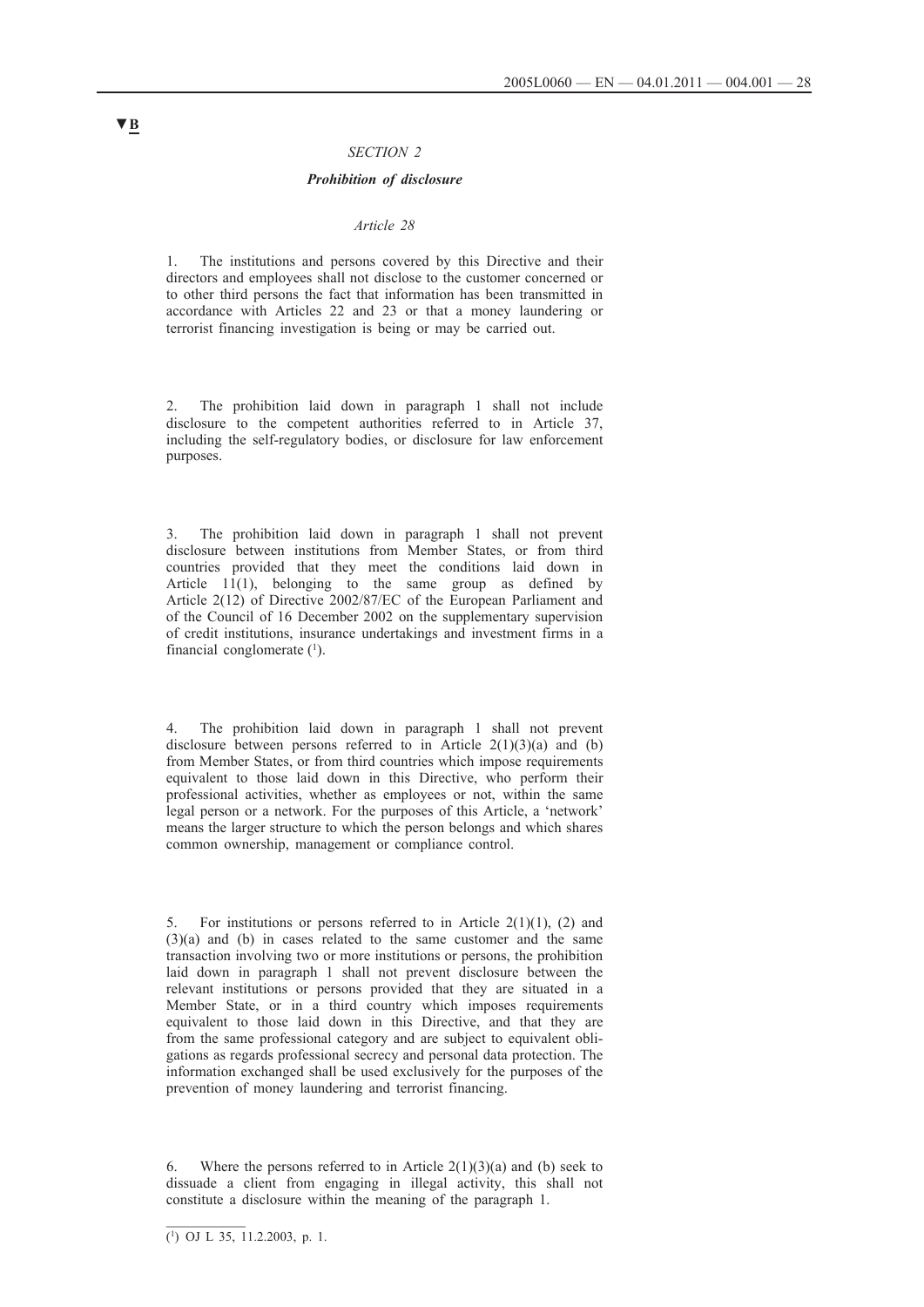## **▼M4**

7. The Member States shall inform each other, the ESA to the extent relevant for the purposes of this Directive and in accordance with the relevant provisions of Regulation (EU) No 1093/2010, of Regulation (EU) No 1094/2010, and of Regulation (EU) No 1095/2010 and the Commission of cases where they consider that a third country meets the conditions laid down in paragraphs 3, 4 or 5.

### **▼B**

#### *Article 29*

Where the Commission adopts a decision pursuant to Article 40(4), the Member States shall prohibit the disclosure between institutions and persons covered by this Directive and institutions and persons from the third country concerned.

#### CHAPTER IV

### **RECORD KEEPING AND STATISTICAL DATA**

#### *Article 30*

Member States shall require the institutions and persons covered by this Directive to keep the following documents and information for use in any investigation into, or analysis of, possible money laundering or terrorist financing by the FIU or by other competent authorities in accordance with national law:

- (a) in the case of the customer due diligence, a copy or the references of the evidence required, for a period of at least five years after the business relationship with their customer has ended;
- (b) in the case of business relationships and transactions, the supporting evidence and records, consisting of the original documents or copies admissible in court proceedings under the applicable national legislation for a period of at least five years following the carrying-out of the transactions or the end of the business relationship.

#### *Article 31*

1. Member States shall require the credit and financial institutions covered by this Directive to apply, where applicable, in their branches and majority-owned subsidiaries located in third countries measures at least equivalent to those laid down in this Directive with regard to customer due diligence and record keeping.

Where the legislation of the third country does not permit application of such equivalent measures, the Member States shall require the credit and financial institutions concerned to inform the competent authorities of the relevant home Member State accordingly.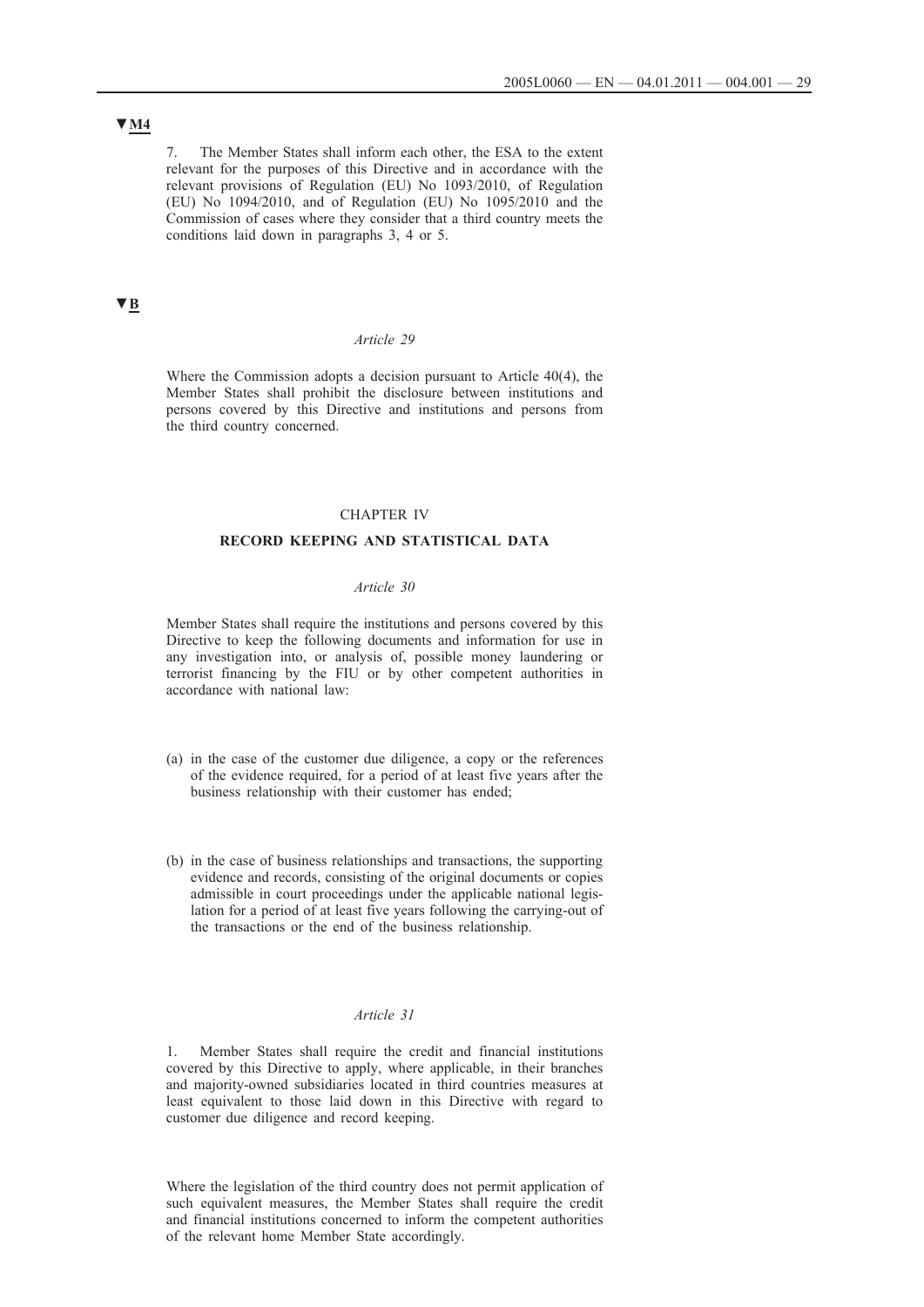### **▼M4**

2. The Member States, the ESA to the extent relevant for the purposes of this Directive and in accordance with the relevant provisions of Regulation (EU) No 1093/2010, of Regulation (EU) No 1094/2010, and of Regulation (EU) No 1095/2010 and the Commission shall inform each other of cases where the legislation of the third country does not permit application of the measures required under the first subparagraph of paragraph 1 and coordinated action could be taken to pursue a solution.

## **▼B**

3. Member States shall require that, where the legislation of the third country does not permit application of the measures required under the first subparagraph of paragraph 1, credit or financial institutions take additional measures to effectively handle the risk of money laundering or terrorist financing.

### **▼M4**

In order to ensure consistent harmonisation of this Article and to take account of technical developments in the fight against money laundering and terrorist financing, the ESA taking into account the existing framework and cooperating, as appropriate, with other relevant Union bodies in that field, may develop draft regulatory technical standards in accordance with Article 56 of Regulation (EU) No 1093/2010, of Regulation (EU) No 1094/2010, and of Regulation (EU) No 1095/2010 respectively to specify the type of additional measures referred to in paragraph 3 of this Article and the minimum action to be taken by credit and financial institutions where the legislation of the third country does not permit application of the measures required under the first subparagraph of paragraph 1 of this Article.

Power is delegated to the Commission to adopt the regulatory technical standards referred to in the first subparagraph in accordance with Articles 10 to 14 of Regulation (EU) No 1093/2010.

## **▼B**

#### *Article 32*

Member States shall require that their credit and financial institutions have systems in place that enable them to respond fully and rapidly to enquiries from the FIU, or from other authorities, in accordance with their national law, as to whether they maintain or have maintained during the previous five years a business relationship with specified natural or legal persons and on the nature of that relationship.

### *Article 33*

1. Member States shall ensure that they are able to review the effectiveness of their systems to combat money laundering or terrorist financing by maintaining comprehensive statistics on matters relevant to the effectiveness of such systems.

2. Such statistics shall as a minimum cover the number of suspicious transaction reports made to the FIU, the follow-up given to these reports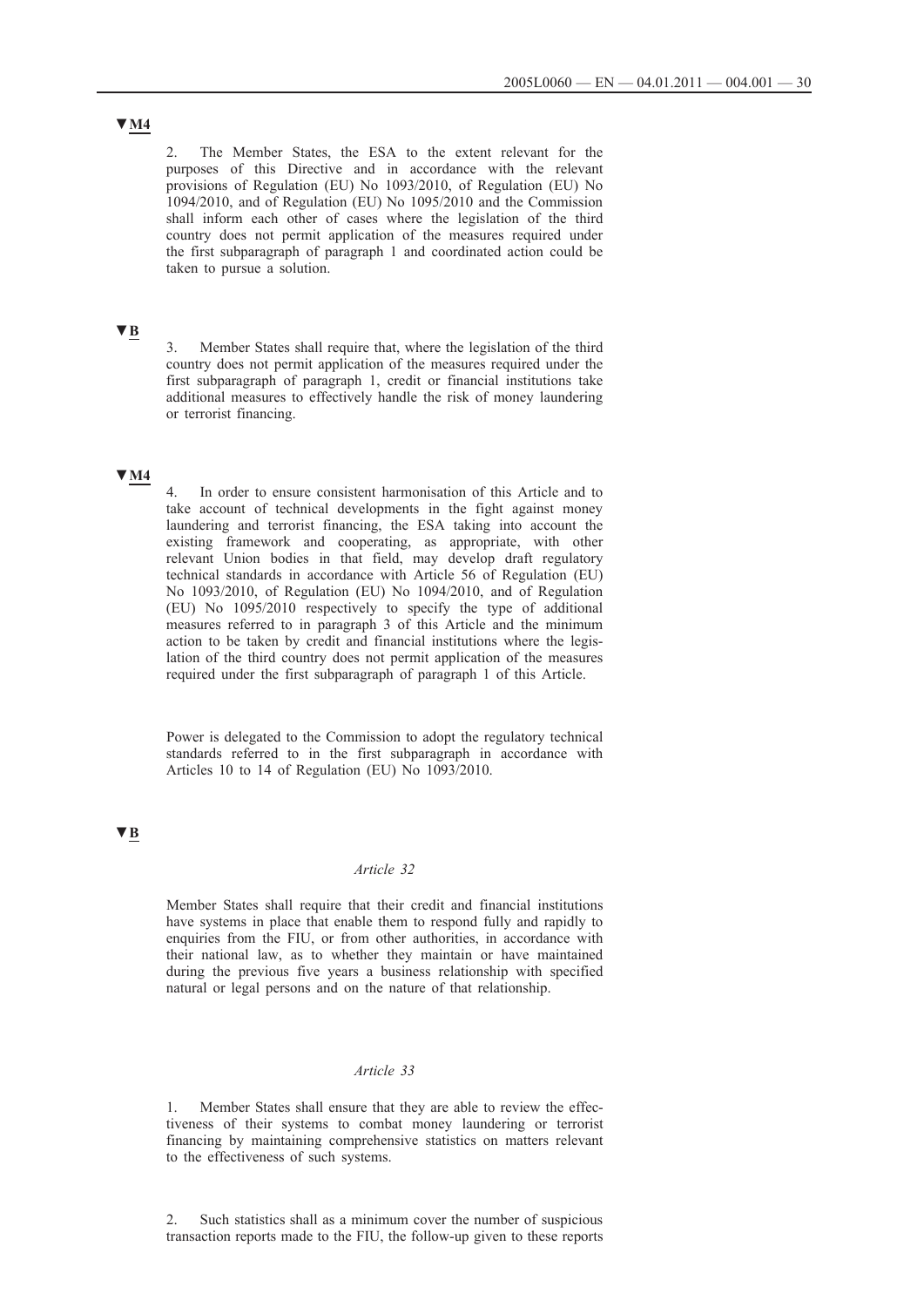and indicate on an annual basis the number of cases investigated, the number of persons prosecuted, the number of persons convicted for money laundering or terrorist financing offences and how much property has been frozen, seized or confiscated.

3. Member States shall ensure that a consolidated review of these statistical reports is published.

### CHAPTER V

### **ENFORCEMENT MEASURES**

#### *SECTION 1*

### *Internal procedures, training and feedback*

#### *Article 34*

1. Member States shall require that the institutions and persons covered by this Directive establish adequate and appropriate policies and procedures of customer due diligence, reporting, record keeping, internal control, risk assessment, risk management, compliance management and communication in order to forestall and prevent operations related to money laundering or terrorist financing.

2. Member States shall require that credit and financial institutions covered by this Directive communicate relevant policies and procedures where applicable to branches and majority-owned subsidiaries in third countries.

## **▼M4**

3. In order to ensure consistent harmonisation and to take account of technical developments in the fight against money laundering and terrorist financing, the ESA, taking into account the existing framework and cooperating, as appropriate, with other relevant Union bodies in that field, may develop draft regulatory technical standards in accordance with Article 56 of Regulation (EU) No 1093/2010, of Regulation (EU) No 1094/2010 and of Regulation (EU) No 1095/2010 respectively, to specify the minimum content of the communication referred to in paragraph 2.

Power is delegated to the Commission to adopt the regulatory technical standards referred to in the first subparagraph in accordance with Articles 10 to 14 of Regulation (EU) No 1093/2010.

### **▼B**

### *Article 35*

1. Member States shall require that the institutions and persons covered by this Directive take appropriate measures so that their relevant employees are aware of the provisions in force on the basis of this Directive.

These measures shall include participation of their relevant employees in special ongoing training programmes to help them recognise operations which may be related to money laundering or terrorist financing and to instruct them as to how to proceed in such cases.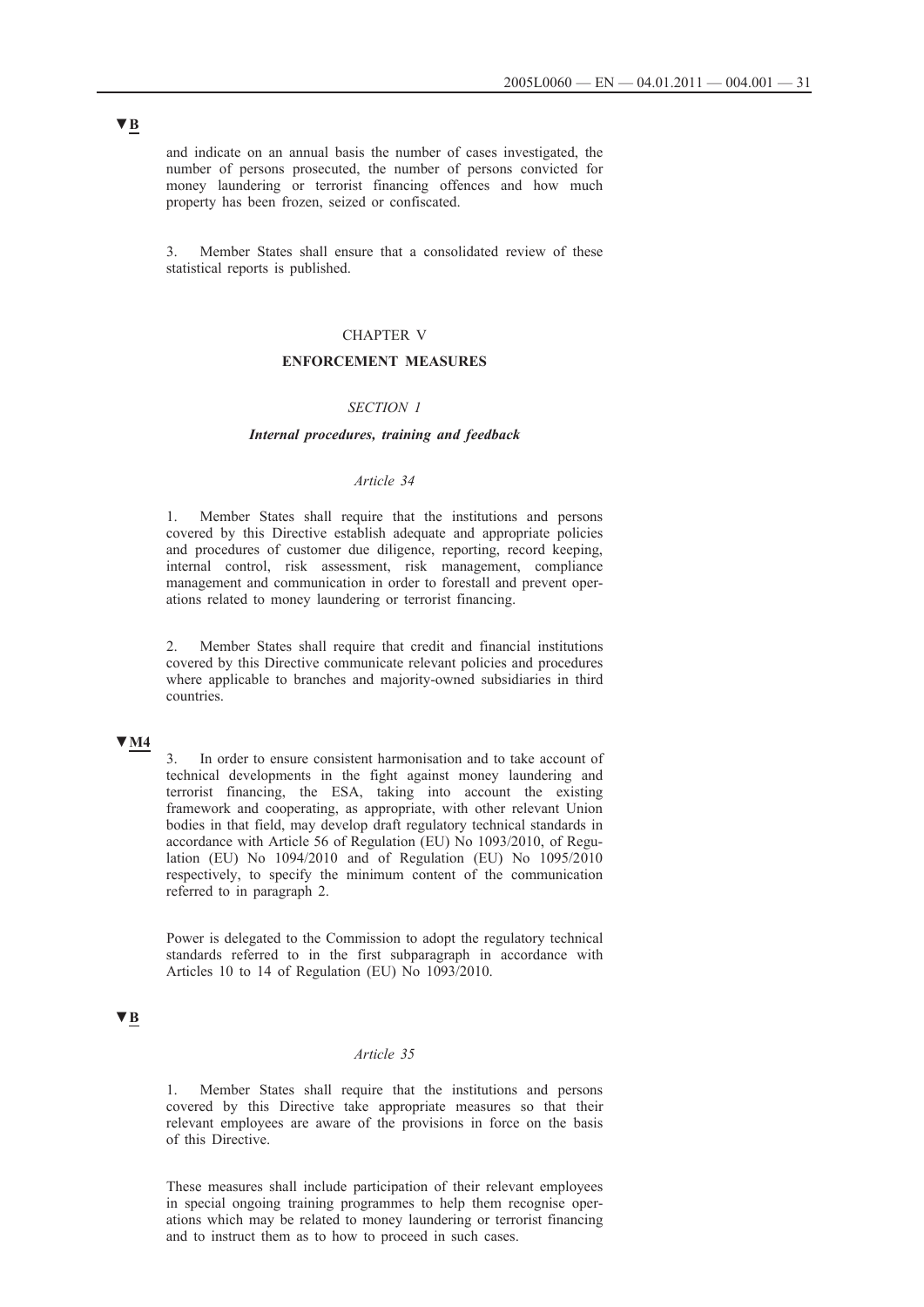Where a natural person falling within any of the categories listed in Article 2(1)(3) performs his professional activities as an employee of a legal person, the obligations in this Section shall apply to that legal person rather than to the natural person.

2. Member States shall ensure that the institutions and persons covered by this Directive have access to up-to-date information on the practices of money launderers and terrorist financers and on indications leading to the recognition of suspicious transactions.

3. Member States shall ensure that, wherever practicable, timely feedback on the effectiveness of and follow-up to reports of suspected money laundering or terrorist financing is provided.

### *SECTION 2*

### *Supervision*

### *Article 36*

1. Member States shall provide that currency exchange offices and trust and company service providers shall be licensed or registered and casinos be licensed in order to operate their business legally.  $\blacktriangleright$  **M1**  $\cdot$ 

Member States shall require competent authorities to refuse licensing or registration of the entities referred to in paragraph 1 if they are not satisfied that the persons who effectively direct or will direct the business of such entities or the beneficial owners of such entities are fit and proper persons.

### *Article 37*

1. Member States shall require the competent authorities at least to effectively monitor and to take the necessary measures with a view to ensuring compliance with the requirements of this Directive by all the institutions and persons covered by this Directive.

2. Member States shall ensure that the competent authorities have adequate powers, including the power to compel the production of any information that is relevant to monitoring compliance and perform checks, and have adequate resources to perform their functions.

3. In the case of credit and financial institutions and casinos, competent authorities shall have enhanced supervisory powers, notably the possibility to conduct on-site inspections.

In the case of the natural and legal persons referred to in Article  $2(1)(3)(a)$  to (e), Member States may allow the functions referred to in paragraph 1 to be performed on a risk-sensitive basis.

<sup>5.</sup> In the case of the persons referred to in Article  $2(1)(3)(a)$  and (b), Member States may allow the functions referred to in paragraph 1 to be performed by self-regulatory bodies, provided that they comply with paragraph 2.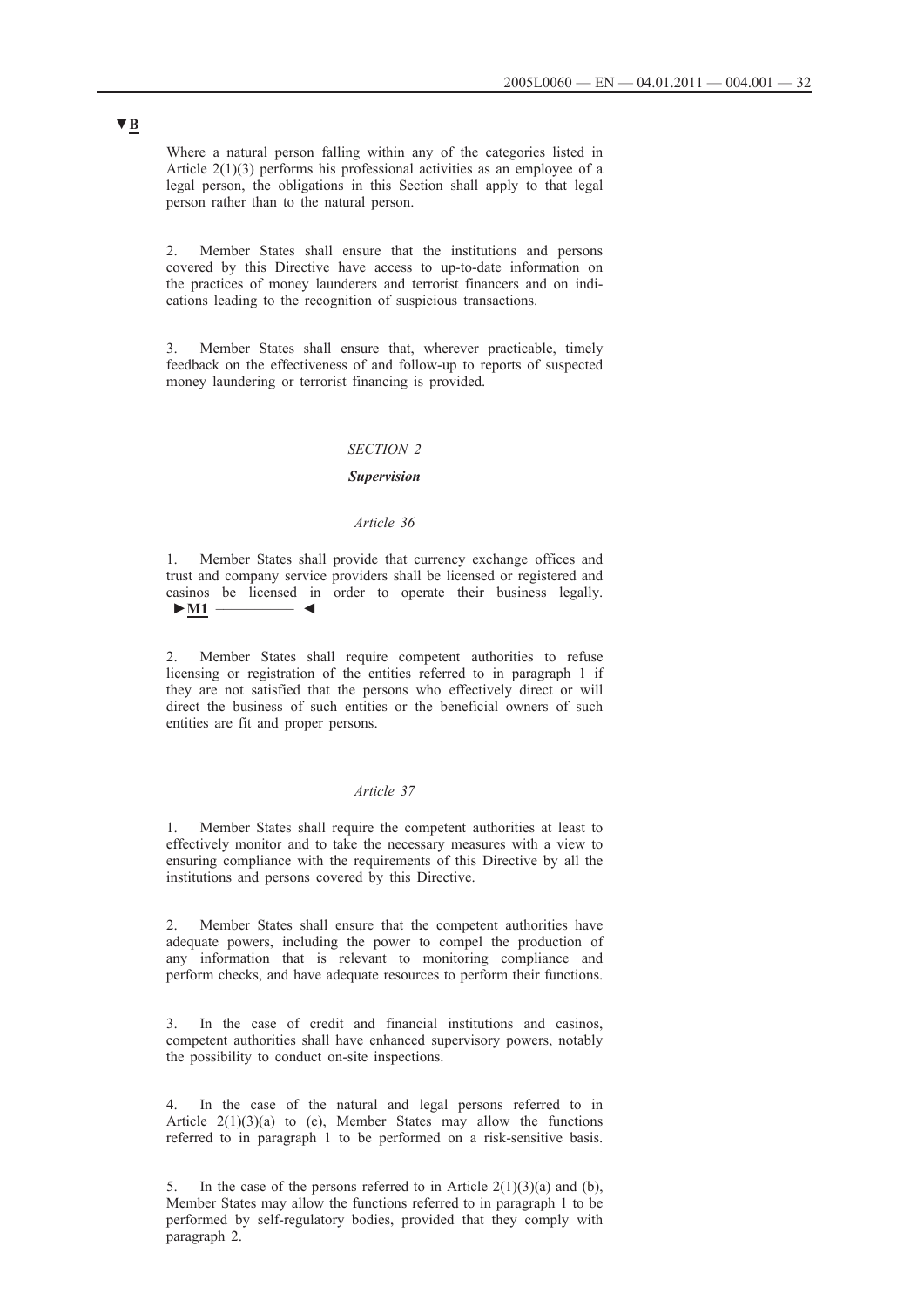#### *SECTION 3*

#### *Cooperation*

### **▼M4**

### *Article 37a*

1. The competent authorities shall cooperate with the ESA for the purposes of this Directive, in accordance with Regulation (EU) No 1093/2010, Regulation (EU) No 1094/2010, and Regulation (EU) No 1095/2010, respectively.

2. The competent authorities shall provide the ESA with all information necessary to carry out their duties under this Directive and under Regulation (EU) No 1093/2010, Regulation (EU) No 1094/2010 and Regulation (EU) No 1095/2010, respectively.

### **▼B**

#### *Article 38*

The Commission shall lend such assistance as may be needed to facilitate coordination, including the exchange of information between FIUs within the Community.

#### *SECTION 4*

#### *Penalties*

### *Article 39*

1. Member States shall ensure that natural and legal persons covered by this Directive can be held liable for infringements of the national provisions adopted pursuant to this Directive. The penalties must be effective, proportionate and dissuasive.

2. Without prejudice to the right of Member States to impose criminal penalties, Member States shall ensure, in conformity with their national law, that the appropriate administrative measures can be taken or administrative sanctions can be imposed against credit and financial institutions for infringements of the national provisions adopted pursuant to this Directive. Member States shall ensure that these measures or sanctions are effective, proportionate and dissuasive.

3. In the case of legal persons, Member States shall ensure that at least they can be held liable for infringements referred to in paragraph 1 which are committed for their benefit by any person, acting either individually or as part of an organ of the legal person, who has a leading position within the legal person, based on:

- (a) a power of representation of the legal person;
- (b) an authority to take decisions on behalf of the legal person, or

(c) an authority to exercise control within the legal person.

4. In addition to the cases already provided for in paragraph 3, Member States shall ensure that legal persons can be held liable where the lack of supervision or control by a person referred to in paragraph 3 has made possible the commission of the infringements referred to in paragraph 1 for the benefit of a legal person by a person under its authority.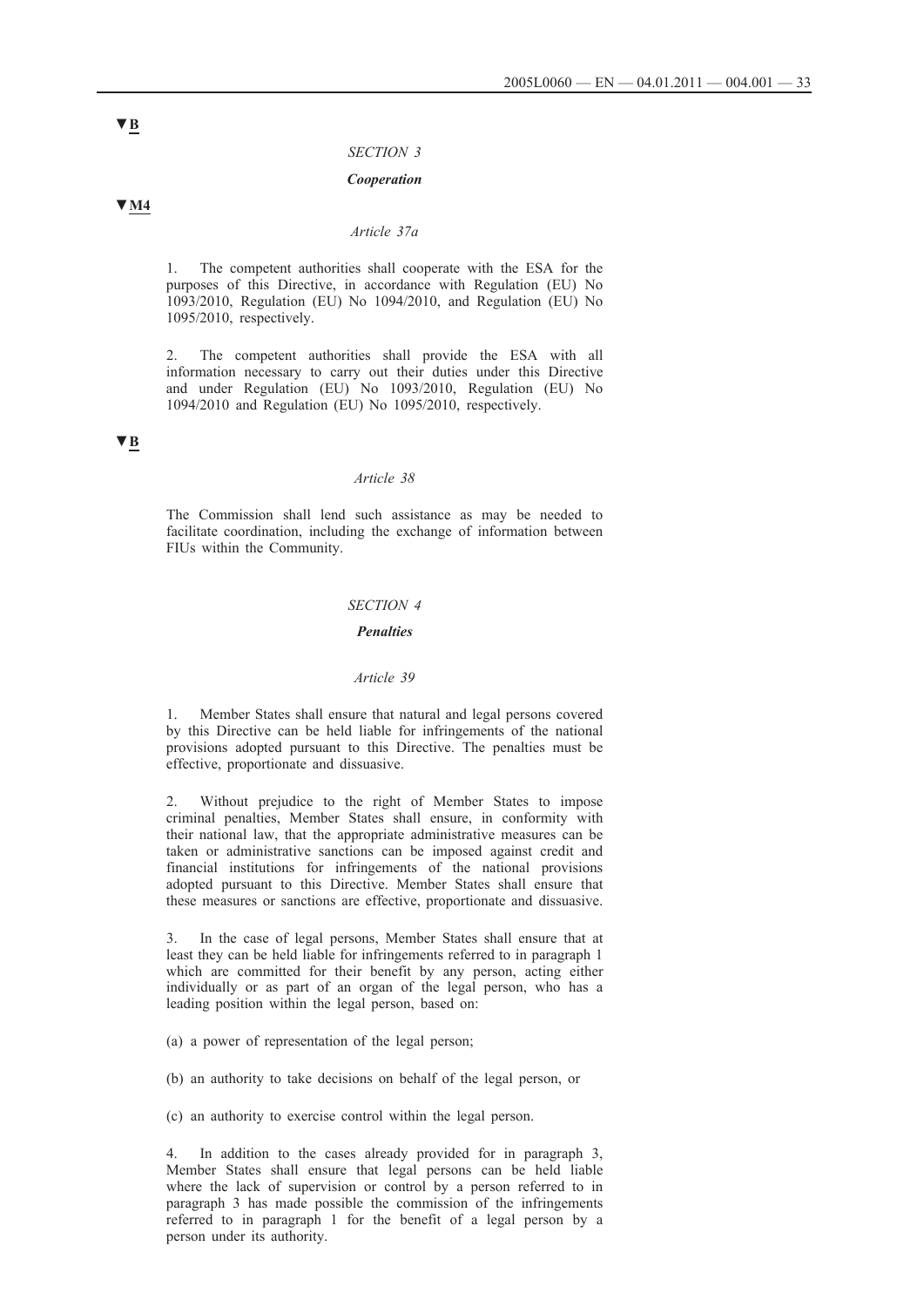#### CHAPTER VI

### **▼M4 DELEGATED ACTS AND IMPLEMENTING MEASURES**

### **▼B**

#### *Article 40*

#### **▼M4**

1. In order to take account of technical developments in the fight against money laundering and terrorist financing and to specify the requirements laid down in this Directive, the Commission may, adopt the following measures:

## **▼B**

- (a) clarification of the technical aspects of the definitions in Article 3(2)(a) and (d), (6), (7), (8), (9) and (10);
- (b) establishment of technical criteria for assessing whether situations represent a low risk of money laundering or terrorist financing as referred to in Article 11(2) and (5);
- (c) establishment of technical criteria for assessing whether situations represent a high risk of money laundering or terrorist financing as referred to in Article 13;
- (d) establishment of technical criteria for assessing whether, in accordance with Article 2(2), it is justified not to apply this Directive to certain legal or natural persons carrying out a financial activity on an occasional or very limited basis.

#### **▼M4**

The measures shall be adopted by means of delegated acts in accordance with Article  $41(2a)$ ,  $(2b)$  and  $(2c)$ , and subject to the conditions of Articles 41a and 41b.

### **▼B**

2. In any event, the Commission shall adopt the first implementing measures to give effect to paragraphs 1(b) and 1(d) by 15 June 2006.

3. The Commission shall, **►M2** \_\_\_\_\_\_\_\_\_\_ ◄ adapt the amounts referred to in Articles  $2(1)(3)(e)$ , 7(b), 10(1) and  $11(5)(a)$ and (d) taking into account Community legislation, economic developments and changes in international standards.

#### **▼M4**

The measures shall be adopted by means of delegated acts in accordance with Article  $41(2a)$ ,  $(2b)$  and  $(2c)$ , and subject to the conditions of Articles 41a and 41b.

### **▼B**

4. Where the Commission finds that a third country does not meet the conditions laid down in Article 11(1) or (2), Article 28(3), (4) or (5), or in the measures established in accordance with paragraph 1(b) of this Article or in Article 16(1)(b), or that the legislation of that third country does not permit application of the measures required under the first subparagraph of Article 31(1), it shall adopt a decision so stating in accordance with the procedure referred to in Article 41(2).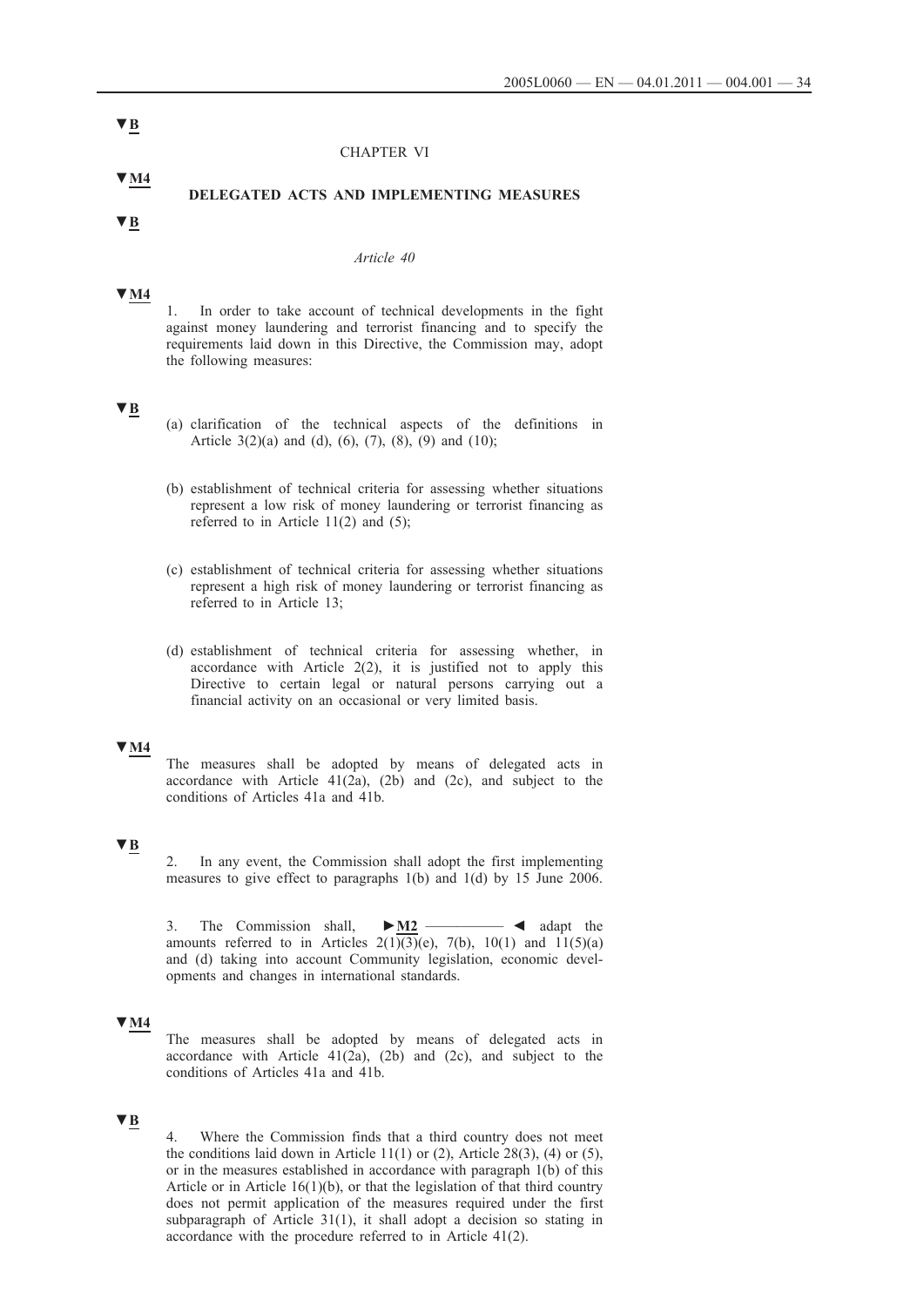#### *Article 41*

The Commission shall be assisted by a Committee on the Prevention of Money Laundering and Terrorist Financing, hereinafter 'the Committee'.

### **▼M4**

2. Where reference is made to this paragraph, Articles 5 and 7 of Decision 1999/468/EC shall apply, having regard to Article 8 thereof and provided that the measures adopted in accordance with that procedure do not modify the essential provisions of this Directive.

### **▼B**

The period laid down in Article 5(6) of Decision 1999/468/EC shall be set at three months.

#### **▼M4**

 $\frac{1}{2}$ 

2a. The power to adopt delegated acts referred to in Article 40 shall be conferred on the Commission for a period of 4 years from 4 January 2011. The Commission shall draw up a report in respect of the delegated power at the latest 6 months before the end of the fouryear period. The delegation of power shall be automatically extended for periods of an identical duration, unless the European Parliament or the Council revokes it in accordance with Article 41a.

2b. As soon as it adopts a delegated act, the Commission shall notify it simultaneously to the European Parliament and to the Council.

2c. The power to adopt delegated acts is conferred on the Commission subject to the conditions laid down in Articles 41a and 41b.

### *Article 41a*

#### **Revocation of the delegation**

1. The delegation of power referred to in Article 40 may be revoked at any time by the European Parliament or by the Council.

2. The institution which has commenced an internal procedure for deciding whether to revoke a delegation of power shall endeavour to inform the other institution and the Commission within a reasonable time before the final decision is taken, indicating the delegated power which could be subject to revocation.

The decision of revocation shall put an end to the delegation of the power specified in that decision. It shall take effect immediately or on a later date specified therein. It shall not affect the validity of the delegated acts already in force. It shall be published in the *Official Journal of the European Union*.

### *Article 41b*

#### **Objections to delegated acts**

1. The European Parliament or the Council may object to a delegated act within a period of 3 months from the date of notification. At the initiative of the European Parliament or the Council that period shall be extended by 3 months.

2. If, on the expiry of the period referred to in paragraph 1, neither the European Parliament nor the Council has objected to the delegated act, it shall be published in the *Official Journal of the European Union* and shall enter into force on the date stated therein.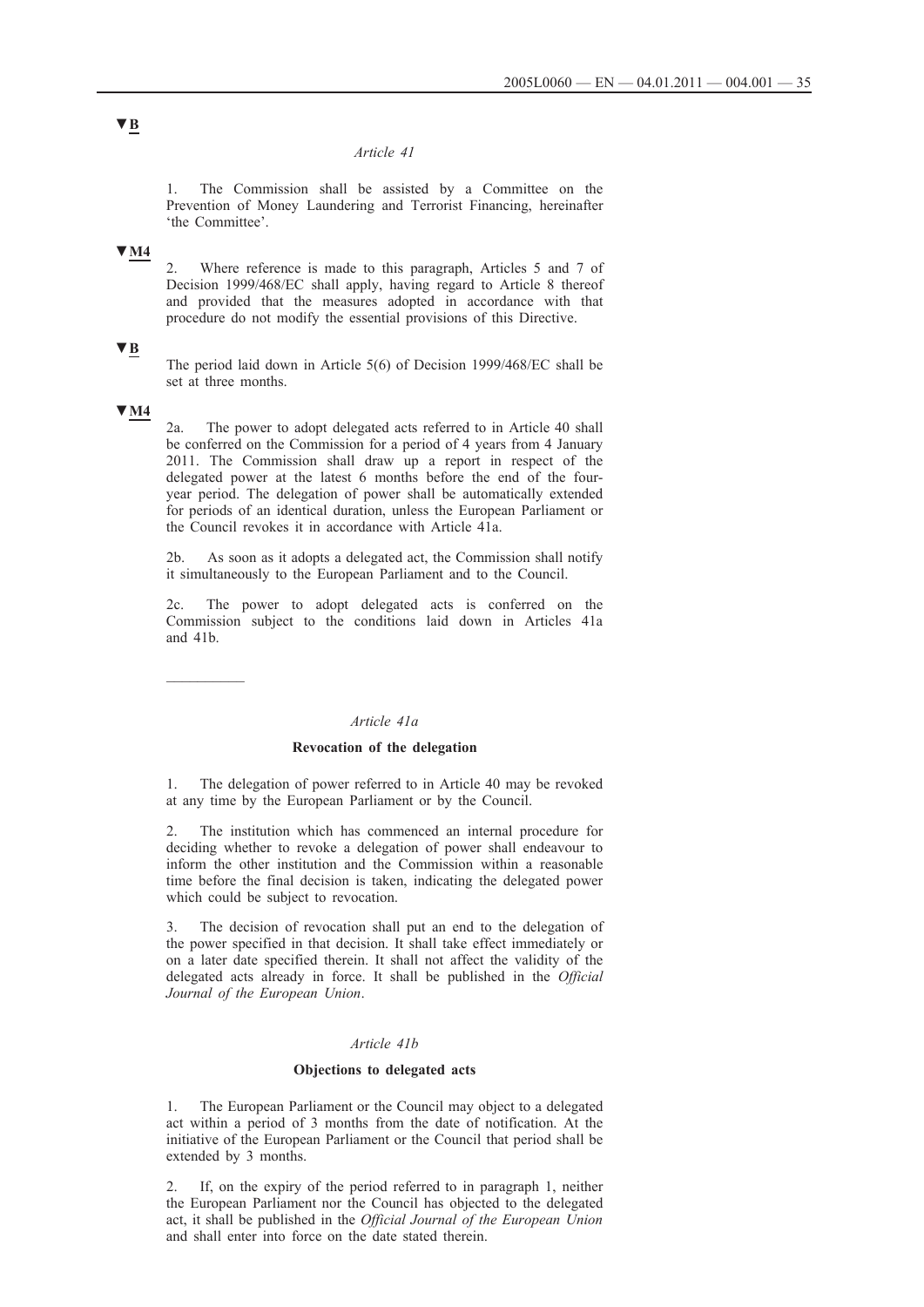The delegated act may be published in the *Official Journal of the European Union* and enter into force before the expiry of that period if the European Parliament and the Council have both informed the Commission of their intention not to raise objections.

3. If either the European Parliament or the Council objects to a delegated act within the period referred to in paragraph 1, it shall not enter into force. In accordance with Article 296 TFEU, the institution which objects shall state the reasons for objecting to the delegated act.

## **▼B**

### CHAPTER VII

### **FINAL PROVISIONS**

### *Article 42*

By 15 December 2009, and at least at three-yearly intervals thereafter, the Commission shall draw up a report on the implementation of this Directive and submit it to the European Parliament and the Council. For the first such report, the Commission shall include a specific examination of the treatment of lawyers and other independent legal professionals.

#### *Article 43*

By 15 December 2010, the Commission shall present a report to the European Parliament and to the Council on the threshold percentages in Article 3(6), paying particular attention to the possible expediency and consequences of a reduction of the percentage in points  $(a)(i)$ ,  $(b)(i)$  and (b)(iii) of Article 3(6) from 25 % to 20 %. On the basis of the report the Commission may submit a proposal for amendments to this Directive.

#### *Article 44*

Directive 91/308/EEC is hereby repealed.

References made to the repealed Directive shall be construed as being made to this Directive and should be read in accordance with the correlation table set out in the Annex.

### *Article 45*

1. Member States shall bring into force the laws, regulations and administrative provisions necessary to comply with this Directive by 15 December 2007. They shall forthwith communicate to the Commission the text of those provisions together with a table showing how the provisions of this Directive correspond to the national provisions adopted.

When Member States adopt those measures, they shall contain a reference to this Directive or be accompanied by such a reference on the occasion of their official publication. The methods of making such reference shall be laid down by Member States.

2. Member States shall communicate to the Commission the text of the main provisions of national law which they adopt in the field covered by this Directive.

## **▼M4**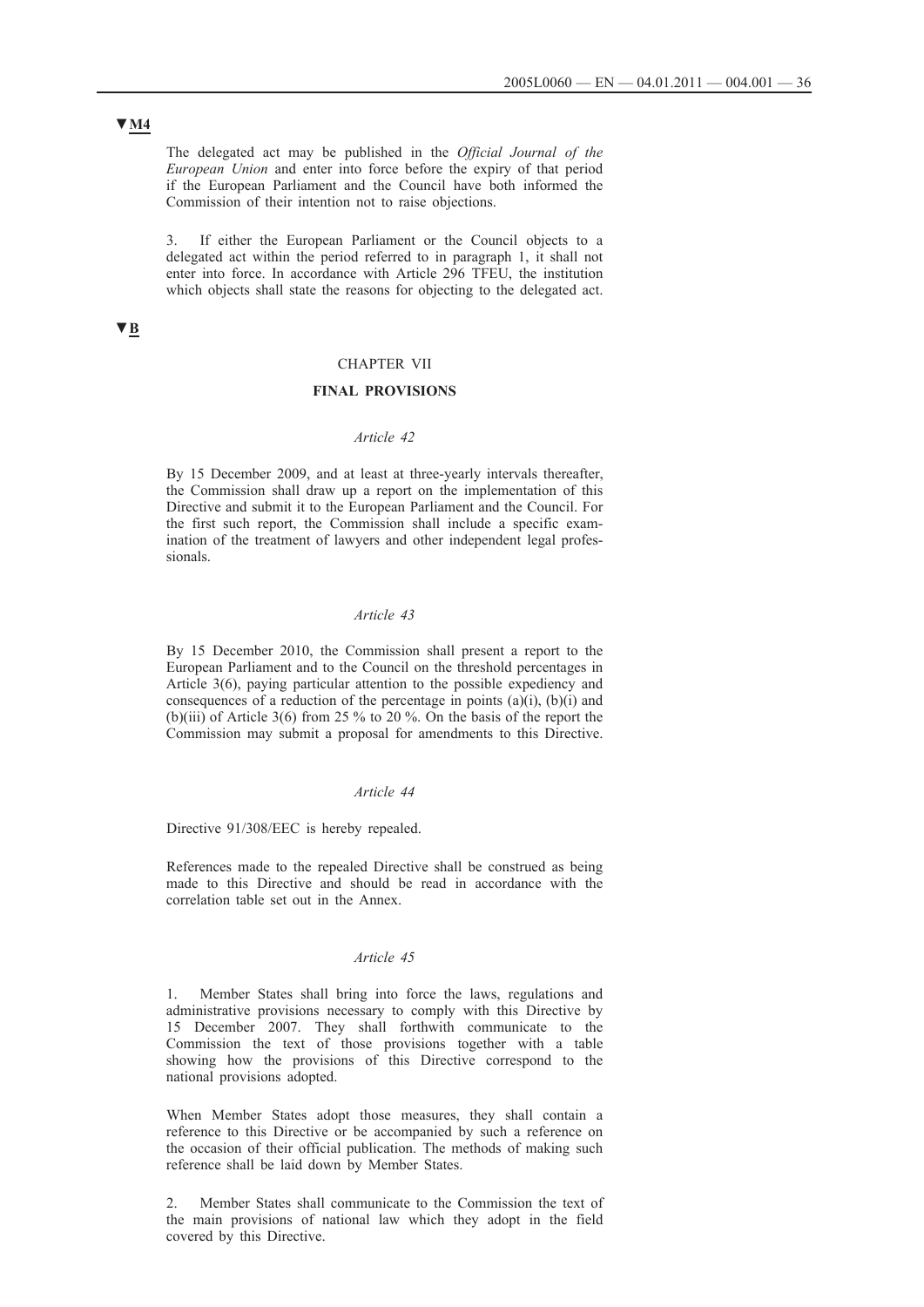## *Article 46*

This Directive shall enter into force on the 20th day after its publication in the *Official Journal of the European Union*.

## *Article 47*

This Directive is addressed to the Member States.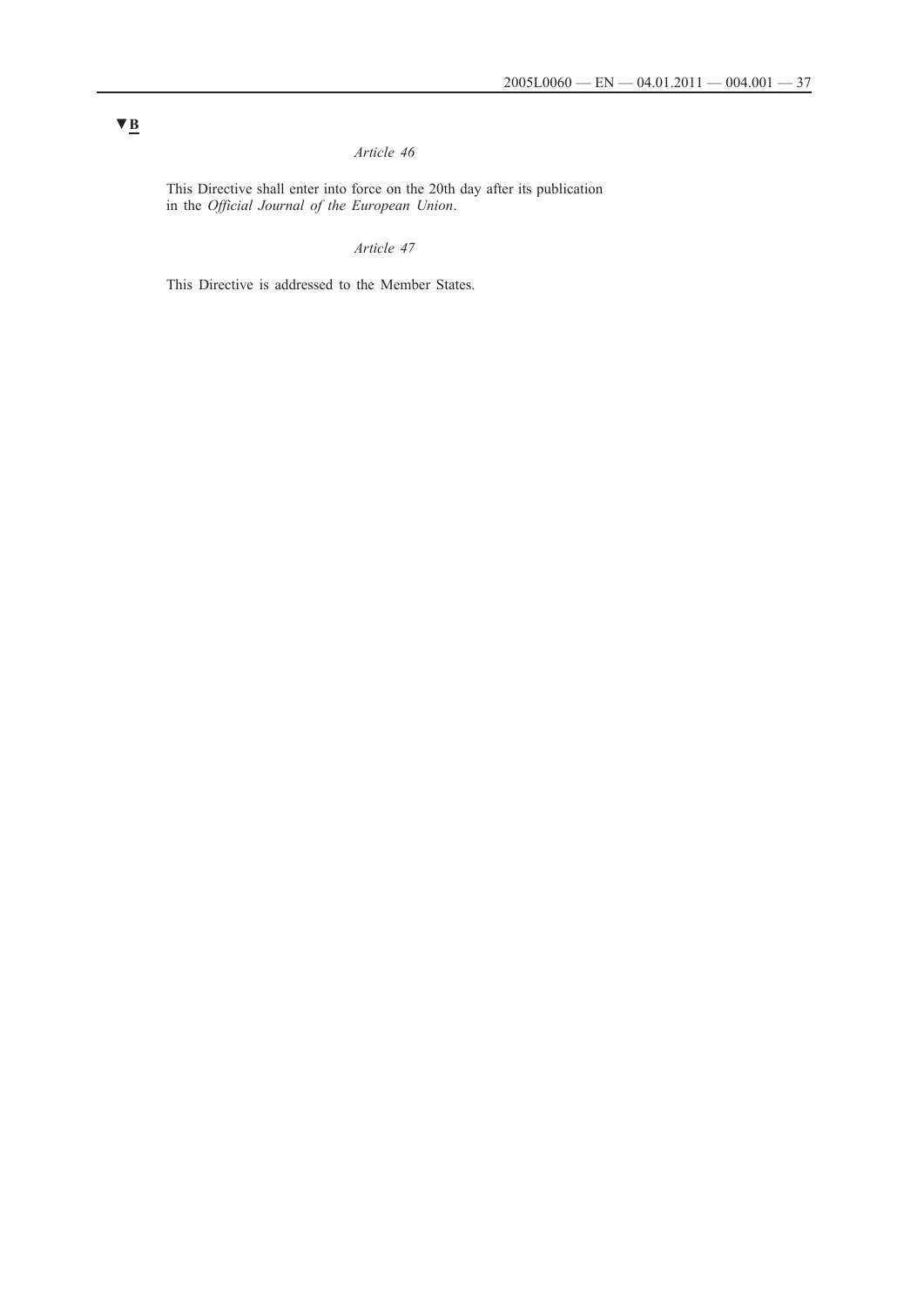## *ANNEX*

## **CORRELATION TABLE**

| This Directive                            | Directive 91/308/EEC                                  |  |  |
|-------------------------------------------|-------------------------------------------------------|--|--|
| Article $1(1)$                            | Article 2                                             |  |  |
| Article $1(2)$                            | Article $1(C)$                                        |  |  |
| Article $1(2)(a)$                         | Article $1(C)$ first point                            |  |  |
| Article $1(2)(b)$                         | Article $1(C)$ second point                           |  |  |
| Article $1(2)(c)$                         | Article $1(C)$ third point                            |  |  |
| Article $1(2)(d)$                         | Article $1(C)$ fourth point                           |  |  |
| Article $1(3)$                            | Article 1(C), third paragraph                         |  |  |
| Article $1(4)$                            |                                                       |  |  |
| Article $1(5)$                            | Article 1(C), second paragraph                        |  |  |
| Article $2(1)(1)$                         | Article $2a(1)$                                       |  |  |
| Article $2(1)(2)$                         | Article $2a(2)$                                       |  |  |
| Article $2(1)(3)(a)$ , (b) and (d) to (f) | Article $2a(3)$ to $(7)$                              |  |  |
| Article $2(1)(3)(c)$                      |                                                       |  |  |
| Article $2(2)$                            |                                                       |  |  |
| Article $3(1)$                            | Article $1(A)$                                        |  |  |
| Article $3(2)(a)$                         | Article $1(B)(1)$                                     |  |  |
| Article $3(2)(b)$                         | Article $1(B)(2)$                                     |  |  |
| Article $3(2)(c)$                         | Article $1(B)(3)$                                     |  |  |
| Article $3(2)(d)$                         | Article $1(B)(4)$                                     |  |  |
| Article $3(2)(e)$                         |                                                       |  |  |
| Article $3(2)(f)$                         | Article 1(B), second paragraph                        |  |  |
| Article $3(3)$                            | Article $1(D)$                                        |  |  |
| Article $3(4)$                            | Article 1(E), first paragraph                         |  |  |
| Article $3(5)$                            | Article 1(E), second paragraph                        |  |  |
| Article $3(5)(a)$                         |                                                       |  |  |
| Article $3(5)(b)$                         | Article $1(E)$ , first indent                         |  |  |
| Article $3(5)(c)$                         | Article 1(E), second indent                           |  |  |
| Article $3(5)(d)$                         | Article $1(E)$ , third indent                         |  |  |
| Article $3(5)(e)$                         | Article $1(E)$ , fourth indent                        |  |  |
| Article $3(5)(f)$                         | Article $1(E)$ , fifth indent, and third<br>paragraph |  |  |
| Article $3(6)$                            |                                                       |  |  |
| Article $3(7)$                            |                                                       |  |  |
| Article $3(8)$                            |                                                       |  |  |
| Article $3(9)$                            |                                                       |  |  |
| Article $3(10)$                           |                                                       |  |  |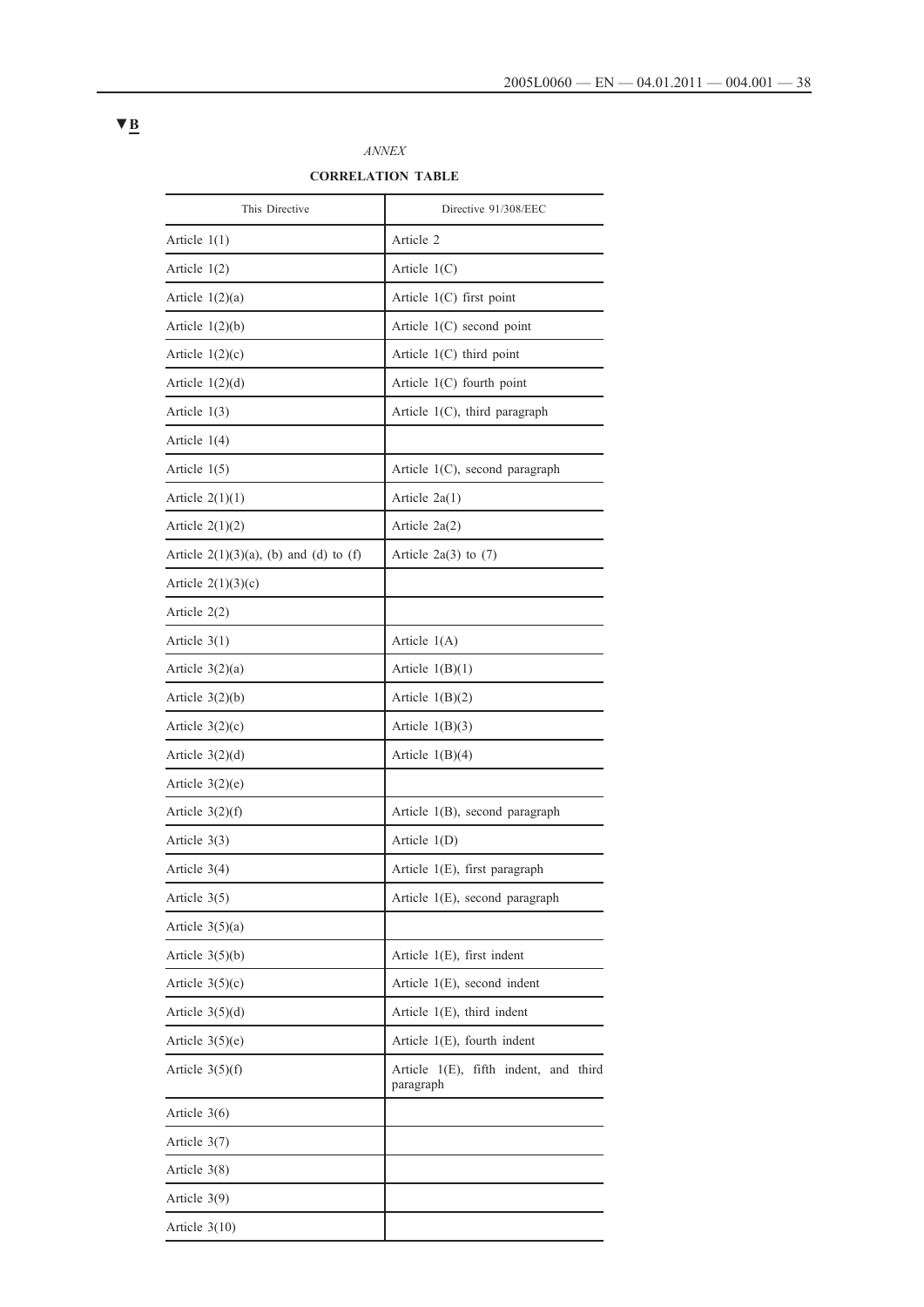| This Directive             | Directive 91/308/EEC       |
|----------------------------|----------------------------|
| Article 4                  | Article 12                 |
| Article 5                  | Article 15                 |
| Article 6                  |                            |
| Article 7(a)               | Article $3(1)$             |
| Article $7(b)$             | Article $3(2)$             |
| Article $7(c)$             | Article $3(8)$             |
| Article 7(d)               | Article 3(7)               |
| Article $8(1)(a)$          | Article $3(1)$             |
| Article $8(1)(b)$ to $(d)$ |                            |
| Article $8(2)$             |                            |
| Article $9(1)$             | Article $3(1)$             |
| Article $9(2)$ to $(6)$    |                            |
| Article 10                 | Article $3(5)$ and $(6)$   |
| Article $11(1)$            | Article $3(9)$             |
| Article $11(2)$            |                            |
| Article $11(3)$ and $(4)$  |                            |
| Article $11(5)(a)$         | Article $3(3)$             |
| Article $11(5)(b)$         | Article $3(4)$             |
| Article $11(5)(c)$         | Article $3(4)$             |
| Article $11(5)(d)$         |                            |
| Article 12                 |                            |
| Article $13(1)$ and $(2)$  | Article $3(10)$ and $(11)$ |
| Article $13(3)$ to $(5)$   |                            |
| Article $13(6)$            | Article 5                  |
| Article 14                 |                            |
| Article 15                 |                            |
| Article 16                 |                            |
| Article 17                 |                            |
| Article 18                 |                            |
| Article 19                 |                            |
| Article 20                 | Article 5                  |
| Article 21                 |                            |
| Article 22                 | Article $6(1)$ and $(2)$   |
| Article 23                 | Article 6(3)               |
| Article 24                 | Article 7                  |
| Article 25                 | Article 10                 |
| Article 26                 | Article 9                  |
| Article 27                 |                            |
| Article $28(1)$            | Article $8(1)$             |
| Article $28(2)$ to $(7)$   |                            |
| Article 29                 |                            |